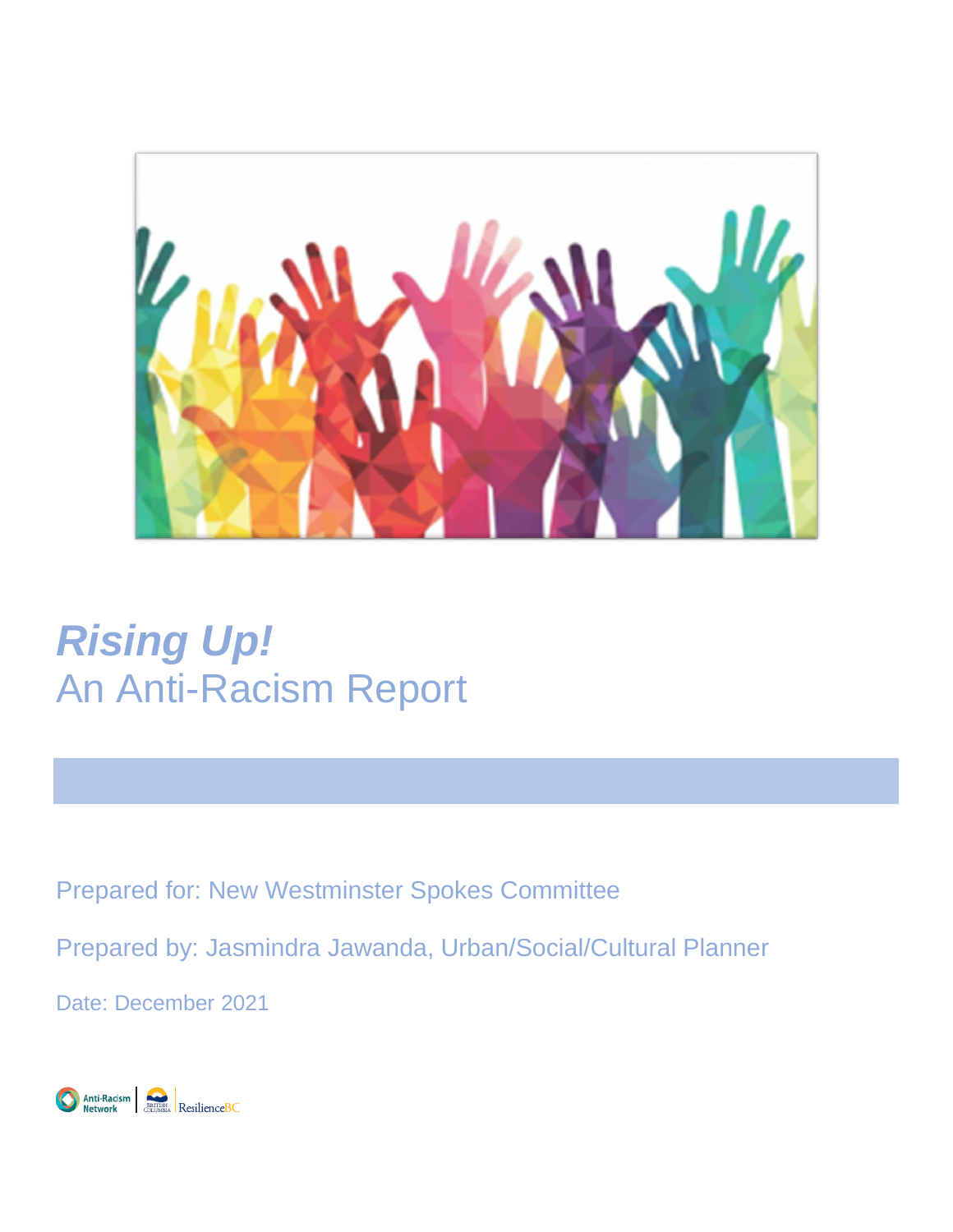I would like to recognize, honour, and thank the Qayqayt First Nation, as well as all Coast Salish peoples, on whose traditional and unceded lands, from time immemorial, we learn, work, create, live, and breathe on. We are all visitors on these sacred lands.

I am very thankful to Janet Goosney at the Lower Mainland Purpose Society and the New Westminster Spokes Committee members for your wonderful support and guidance in the Rising Up! Anti-Racism Project.

Most importantly, this report could not have been written without the people, the community members of the different cultural, faith, Indigenous, Black, and racialized communities in New Westminster who graciously gave up their time and energy by participating in the cultural cafes, interviews, and community survey. By opening up your minds and hearts, you shared your emotional, traumatic, and courageous experiences of racism and discrimination with me, for this I am deeply grateful and this report is dedicated to all of you. May you all continue to *Rise Up!*

*Thank you/Shukriya!*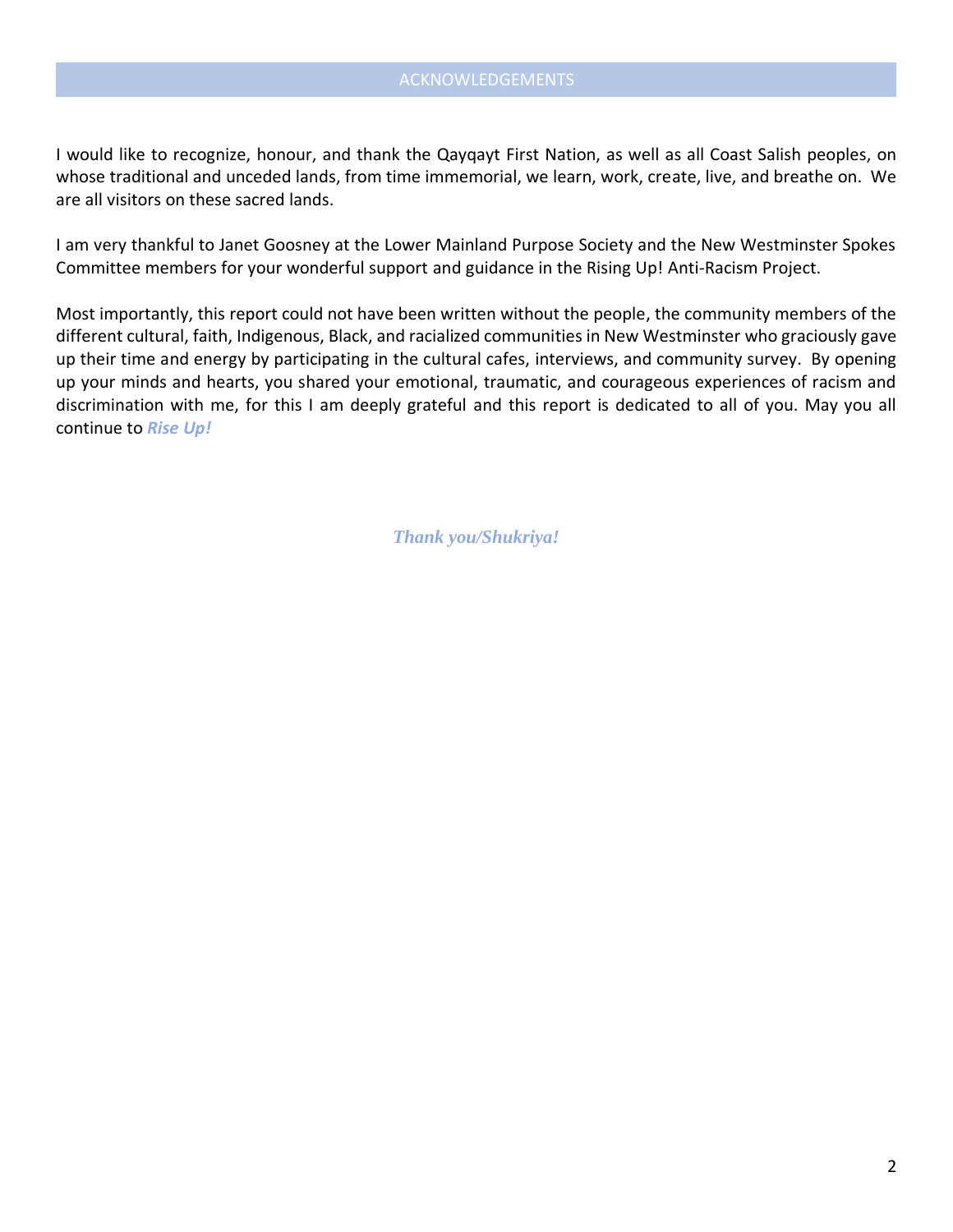# **Community + Cultural Engagement**

Decolonizing with Culturally Appropriate Engagement**…………………………………………….**9 Voices from the Shadows: Cultural, Faith, and IBPOC Communities**…………………………**10 Engagement through Cultural Cafes, Interviews & Survey**………………………………………**.11

# **Engagement Findings + Key Themes**

# **Rising Up! Recommendations**

|--|--|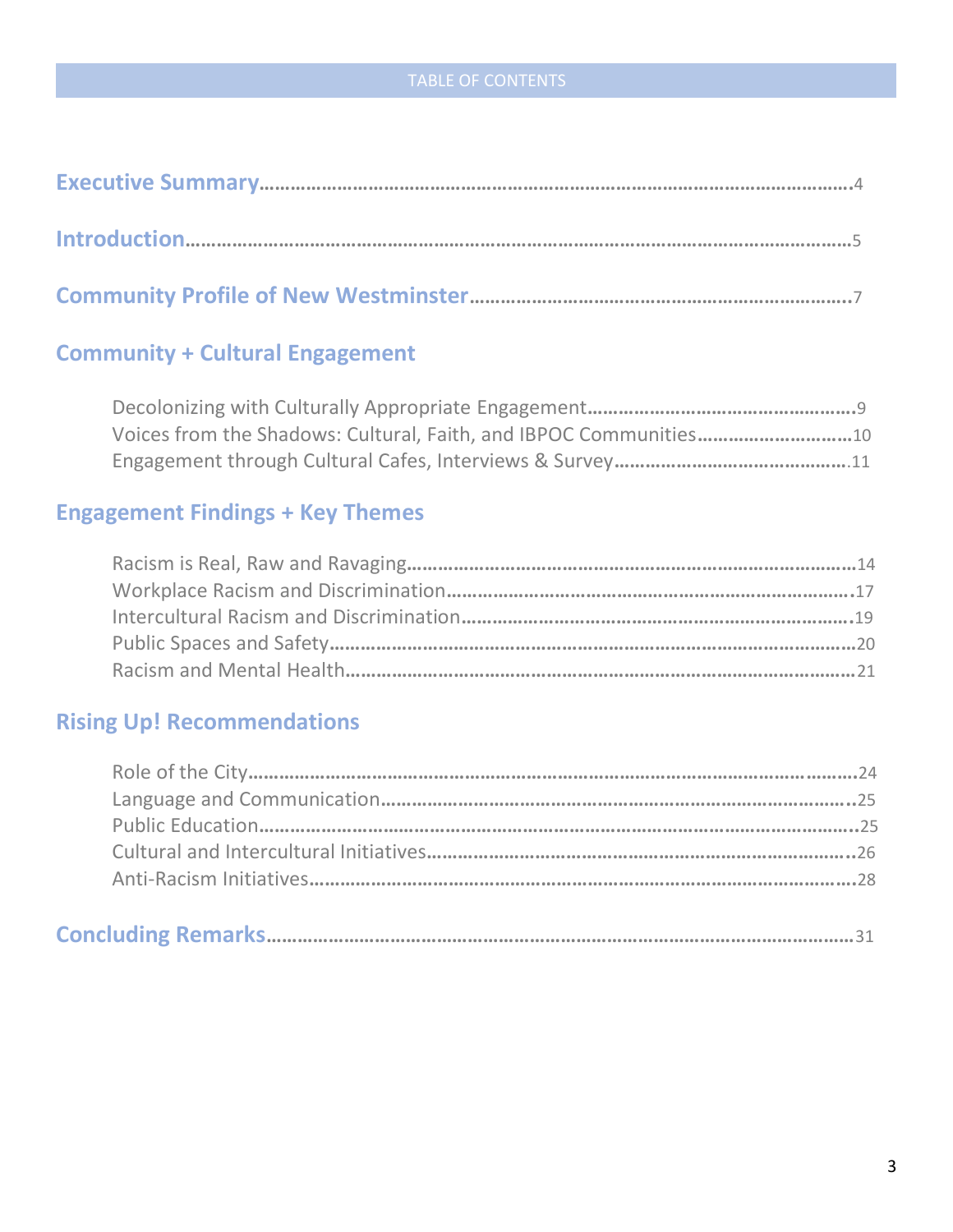### EXECUTIVE SUMMARY

The world is presently at an unprecedented moment in time where it sits precariously at a tipping point with the pandemic wreaking havoc on the healthcare system, natural catastrophes warning us of irreversible climate danger, and racial strife stretching itself across these lands. These crises have further unveiled the racist reality that the people who are most impacted by the health, climate and racial emergencies are Indigenous, Black and racialized peoples and communities. Sadly, these communities of colour often do not have the funds and resources to uplift themselves out of these dire circumstances while privileged White communities seem to be better off and safer in these times of uncertainty. Only by recognizing and deeply understanding how colonization, and individual, institutional and systemic racism are keeping communities of colour oppressed and divided in these times of emergencies, is the first step to acknowledging the long road ahead of decolonization and truth and reconciliation. Before this journey begins, one needs to hear from the people, the people with voices and lived experiences who know this road intimately and fearlessly.

It is the intention of the Rising Up! project to illuminate and shine the torchlights of truth on the realities of racism and discrimination in New Westminster by providing a platform for cultural, faith and Indigenous, Black and People of Colour (IBPOC) communities to rise up and speak their voices, minds, and hearts. It was an invitation for members of these diverse communities to participate in culturally appropriate community engagement where they could safely and courageously speak about how racism and discrimination has impacted their personal, professional, religious and community lives. There were 65 community members who participated in the community and cultural engagement through a series of cultural cafes, interviews and a community survey. By listening to the authentic narratives of the myriad of cultural, faith, and Indigenous, Black and racialized peoples in New Westminster, the key findings of these collective voices were categorized into five themes: *1) racism is real, raw and ravaging; 2) workplace discrimination and racism; 3) intercultural discrimination and racism; 4) public spaces and safety; and 5) mental health and racism.* 

By sharing their stories and lived experiences, the community and cultural engagement phase also provided community members with the opportunity to make key recommendations on how racism and discrimination can be addressed in cultural, faith, and IBPOC communities in New Westminster. These collective recommendations focused on five areas for decolonizing and anti-racism work in the city: *1) Role of the City; 2) Language and communication; 3) Public Education; 4) Cultural and Intercultural Initiatives; and 5) Anti-Racism Initiatives.*

It is with great respect and honour that members from a multitude of Indigenous, Black and racialized communities were able to feel safe enough to share their inner and outer experiences of racism and discrimination in the community engagement phase. This is a symbol of their strength, determination and commitment to making communities safer, inclusive, welcoming and vibrant throughout New Westminster.

The community and cultural engagement phase is one of the most important processes of any community project as it can be called the "people phase" where the silenced voices in the shadows are able to rise up and speak their truths out loud. This Rising Up! project was essentially a project to amplify the "voices of the voiceless" in the cultural, faith, Indigenous, Black and People of Colour communities in New Westminster and provide them with a platform to speak their "truths to power." *They have spoken, and they have risen.*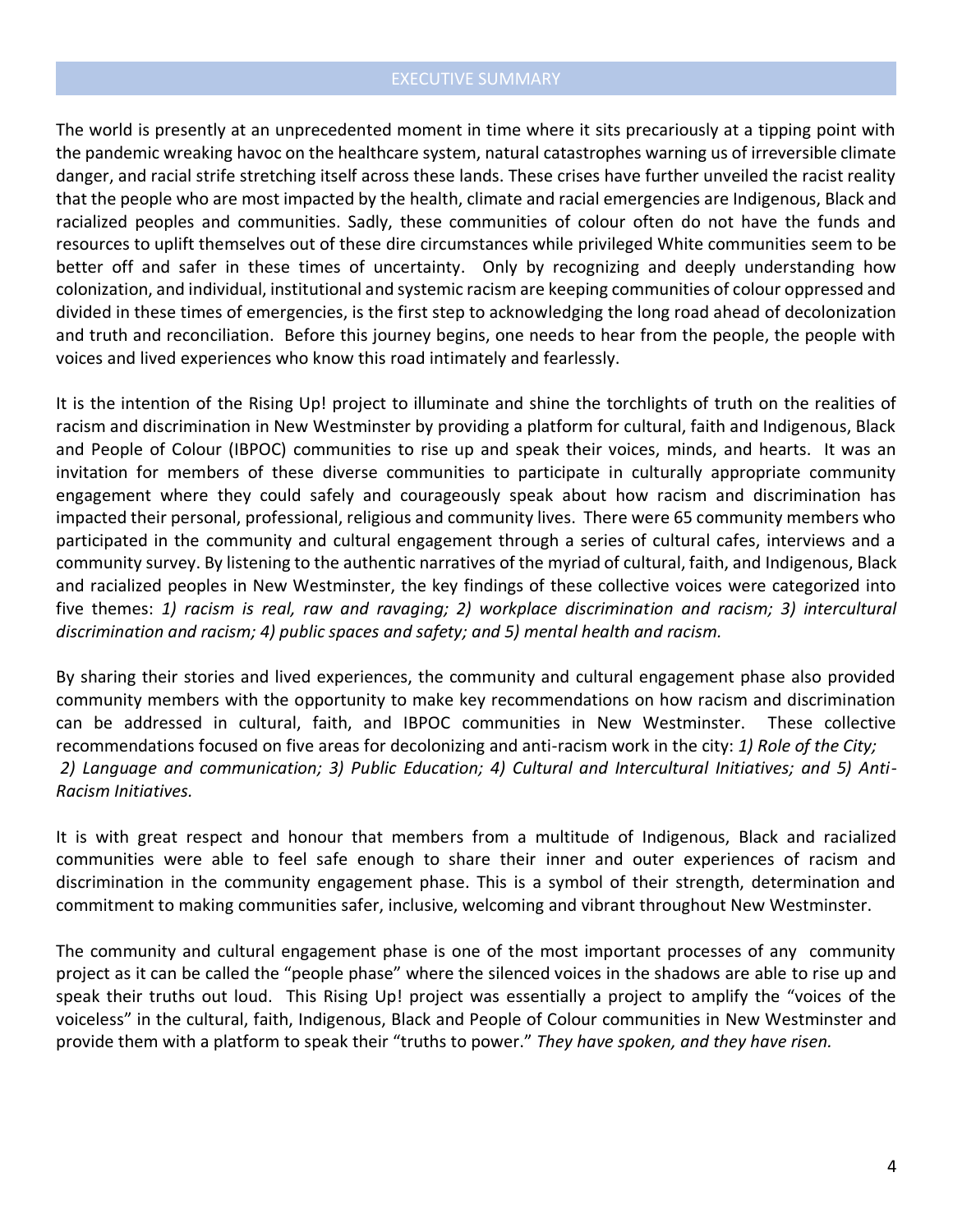#### *"Where do you begin telling someone their world is not the only one?"* Lee Maracle

We are living in a world and time where cities and communities locally and globally are facing a health emergency, a climate emergency and a racial emergency. It is the racial emergency that we must shine the torchlights of truths upon and recognize that a war on race has been going on in Canada since the early days of colonialization and continues today. What makes today different though, is that the past has finally caught up to the present. In 2021, a national tragedy and shame rose up from the depths of the past as hundreds of unmarked graves of Indigenous children's bones were discovered at residential school sites across the country. It took an initial 215 unmarked graves to prove that the war on race has always been here, but the problem was, it was never deemed a racial emergency. With the unravelling of dark colonial secrets and public displays of murder and violence towards Indigenous, Black and racialized peoples, the atrocities of white supremacy and white privilege in Canada are now being uncovered and highlighted for the world to see that Canada is not the country it claims to be. Canada cannot wear the façade of being a country of "peace" anymore, as it now must come to a national and honest reckoning by looking at itself in the mirror and understand that its past is still actually its present, and to finally wake up and realize that from colonialism to white supremacy, there is indeed a state of racial emergency in the cities across this country.

This racial emergency can be seen in the recent rise of racism and hate crimes that are being committed covertly in the shadows and out overtly in the daylight across every Canadian city. We know that no city can escape racism as it roams in schools, businesses, public spaces, and governments in the forms of individual, institutional, structural, and systemic racism. In 2020 we saw the city of Vancouver experience an increase of over 700% in hate crimes targeting Asian people due to the racial profiling of the pandemic. In the same year we witnessed land defenders of the Wet'suwet'en movement being racially harassed for protecting Indigenous land, environmental, and cultural rights and this struggle continues today. How do we move forward in times when deep mistrust and fear lurks in communities of colour and when systemic racism, white supremacy and white privilege are the creators of this oppression in the first place. One of the first steps on the road to racial justice is to first acknowledge that a racial emergency exists in our cities and that the paths forward are ones of antiracism and decolonization with Indigenous, Black and racialized peoples leading the way with new ways of *knowing, being, and doing*, an Indigenous teaching to us all.

Community-based planning and participatory planning approaches can encourage and embolden the voices hidden in the shadows, such as cultural, faith and IBPOC communities, to be centered as the experts and knowledge bearers of the issues and concerns of their own communities. Reaching out to cultural, faith and IBPOC communities through a community and cultural engagement process is one way to listen and learn from the voices that are not often heard in city and community processes and initiatives. This anti-racism project focuses on conducting a culturally appropriate community engagement process to hear from individuals and representatives of diverse communities on their issues and insights on racism and discrimination.

involves a community engagement process where communities have a about their truths and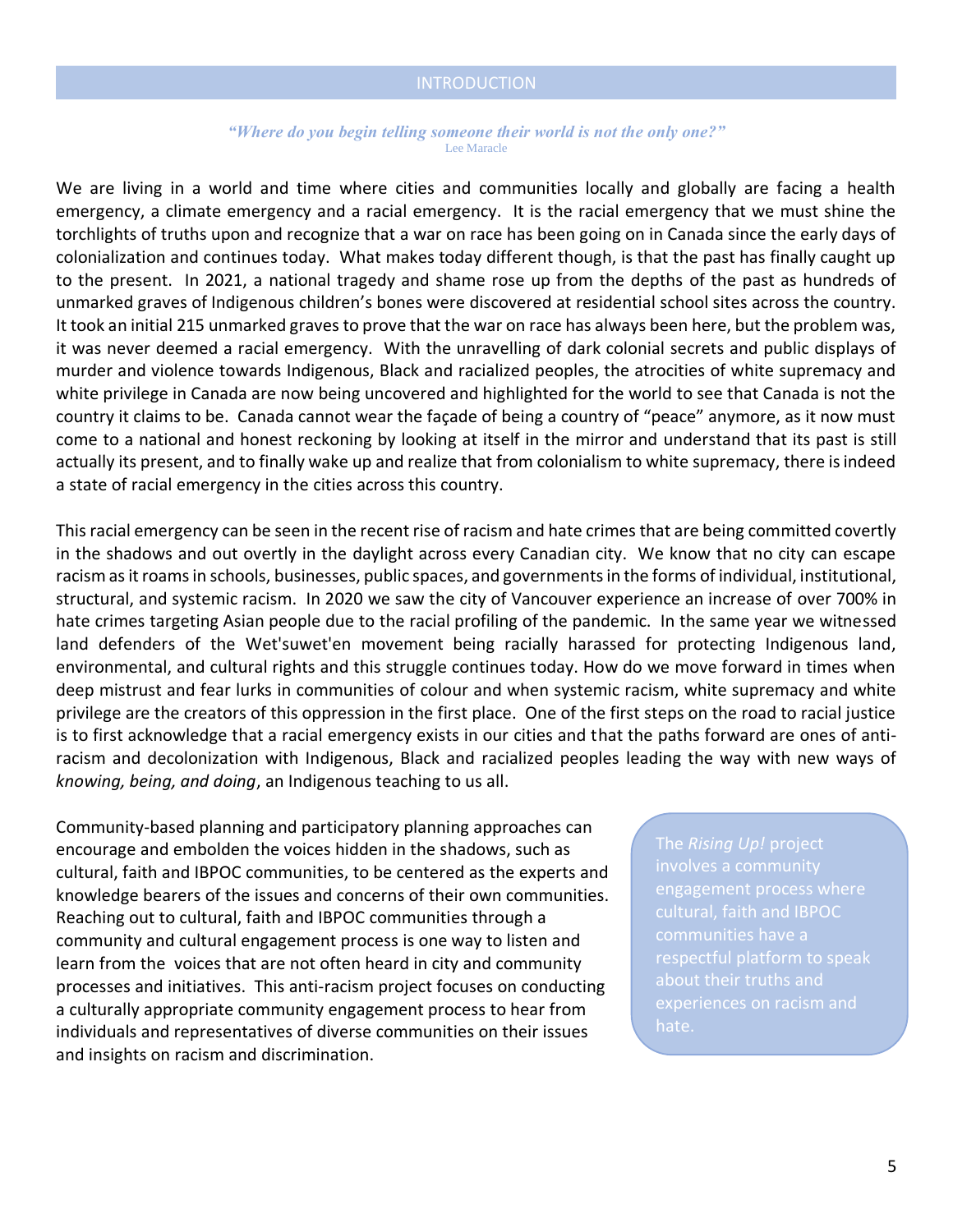### **Project Deliverables**

The main objective of the *Rising Up!* project is to amplify the voices of the cultural, faith and IBPOC communities in New Westminster by conducting a community and cultural engagement phase with the following four project deliverables:

*1) Conduct cultural cafes and interviews with members from cultural, faith and IBPOC communities to listen and document their lived experiences of racism and discrimination;* 

*2) Send out a community survey to hear the concerns and barriers of racism and discrimination by community members;*

*3) Garner solutions and recommendations for anti-racism and community initiatives through the cultural cafes, interviews and community survey; and*

*4) Synthesize the results and key findings from the cultural cafes, interviews, and survey into a final report.* 

### **Project Methodology**

The Rising Up! Project was conducted in three project phases that were completed over a period of approximately four months:



The Rising Up! project is part of Phase II of the New Westminster Spokes Committee Anti-Racism Project. Phase I consisted of a community needs assessment and environmental scan of anti-racism work being conducted by community, government and education sectors in New Westminster. Phase I also culminated into the writing of a final report entitled "Checking the Pulse." The Phase II of the Rising Up! project involves a community and cultural engagement phase where the voices of Indigenous, Black and racialized people in New Westminster were able to speak their truths, out loud.

According to the truths of one community member in New Westminster:

*"We are thankful with the immigration laws of Canada. However, Canada on paper is much better than it is on the ground. Feeling a sense of belonging requires respect and dignity. Currently we are forced to see ourselves as a slave rather than a citizen."*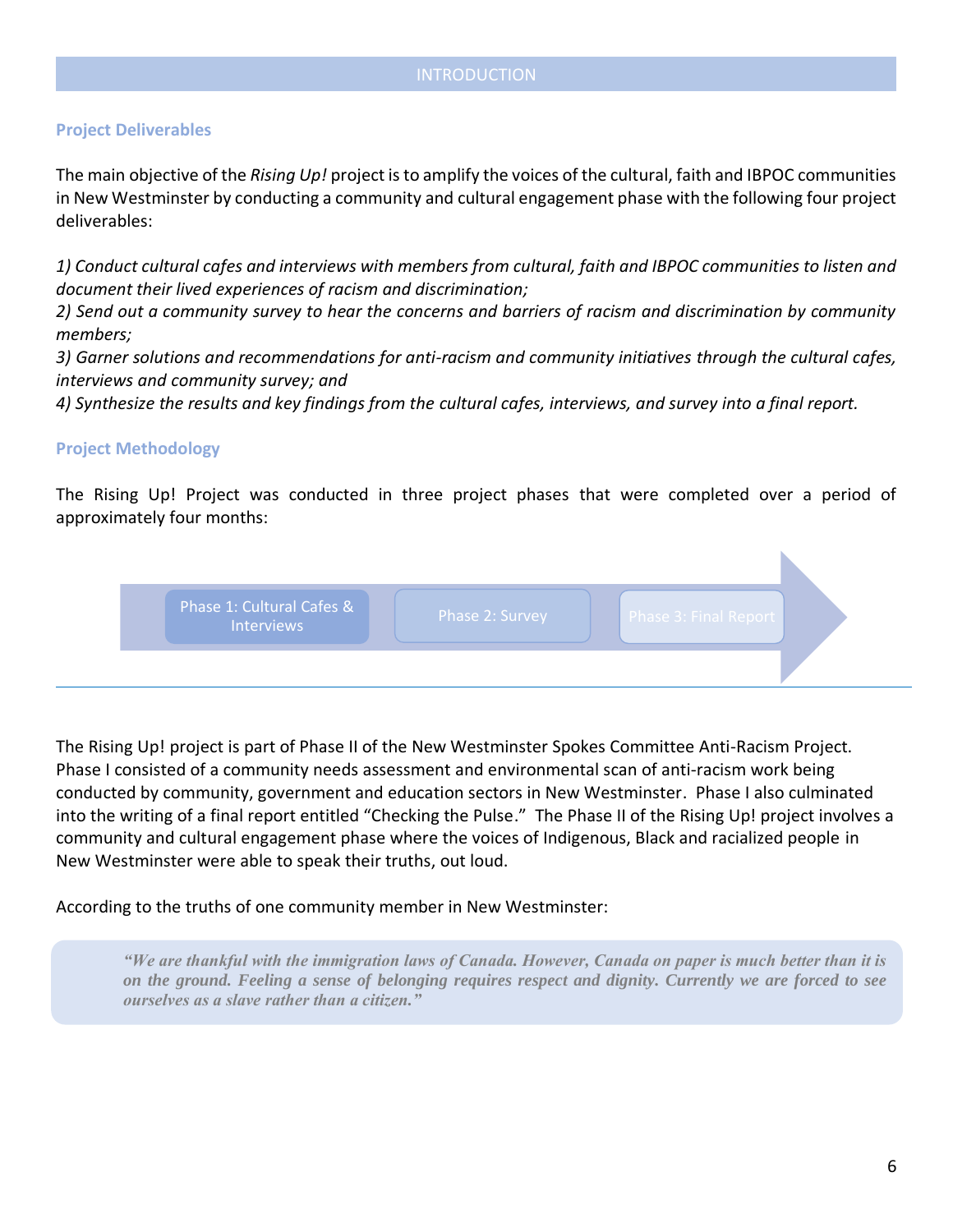#### COMMUNITY PROFILE OF NEW WESTMINSTER

The city of New Westminster is a jewel of diversity as it is home to the Qayqayt Nation and a myriad of cultural, faith, and Indigenous, Black and People of Colour communities. Today, diverse footsteps are still arriving on the shores of New Westminster and finding their ways into ethno-culturally diverse neighborhoods such as Queensborough. When meandering up and down the streets of New Westminster, one sees the visibility of diversity within the faces, businesses and communities throughout the city, with women wearing hijabs, and communities of colour finding welcome and refuge in a smattering of ethnic cafes. According to Statistics Canada (2016), this richness in diversity is evident in New Westminster's population breakdown with a total population of 70,996, an Aboriginal population of 2,290 individuals (3.3% of the population), a visible minority population numbered at 27,205 (38.5% of the population), and an immigrant population of 24,375 (34.5% of the population).



This fabric of vibrant diversity in New Westminster further consists of distinct threads of racial, ethnic and linguistic groups in the visible minority population and the Aboriginal/Indigenous population, as illustrated in the next two diagrams.



Visible Minorities Breakdown Source: Townfolio (2016)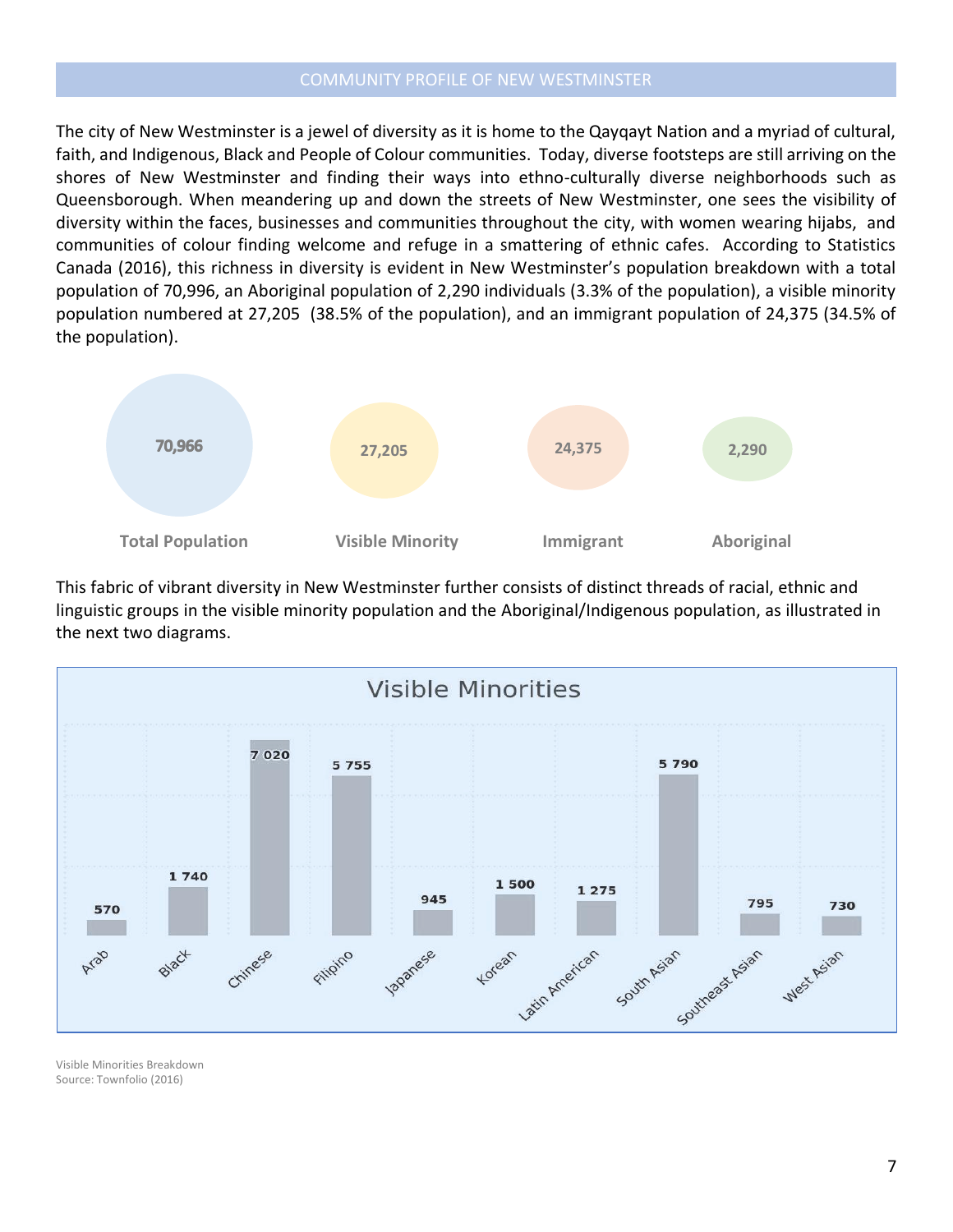#### COMMUNITY PROFILE OF NEW WESTMINSTER



Aboriginal Identification Breakdown Source: Townfolio (2016)

The objective of the Rising Up! project is to conduct culturally appropriate community engagement with cultural, faith, and Indigenous, Black and People of Colour communities and groups in New Westminster. Through the literature review and engagement phase, it was identified that there are a few cultural, faith, and IBPOC groups located in New Westminster, as listed below:

#### **Faith**

- Gurdwara Sahib Sukh Sagar *(Sikh community)*
- Miskay Hizunan Medhanialem & Tsedenia Kidist Mariam *Church (Ethiopian/African community)*
- Redeemed Christian Church of God *(African community)*
- Freedom Fire Full Gospel *(Filipino community)*
- Vancouver Korea Seventh Day Adventist Church *(Korean community)*
- Makarios Evangelical Church *(Chinese community)*
- The Vancouver Japanese Gospel Church *(Japanese community)*
- Vancouver Vietnamese Alliance Church *(Vietnamese community)*
- Shiloh-Sixth Avenue United Church *(Jewish community)*
- Queensborough Musallah Mosque *(Muslim community)*

#### **Cultural**

- Qayqayt Nation *(Indigenous community)*
- Spirit of the Children Society *(Indigenous community)*
- Khalsa Diwan Society *(Punjabi/Sikh community)*
- Korean Cultural Heritage Society *(Korean community)*
- Centre of Integration of African Immigrants *(African community)*
- New Westminster Islamic Society *(Middle East/Arab/Muslim community)*

#### **IBPOC**

- New West Pride *(LGBTQ2S+ community)*
- Douglas College *(Youth community)*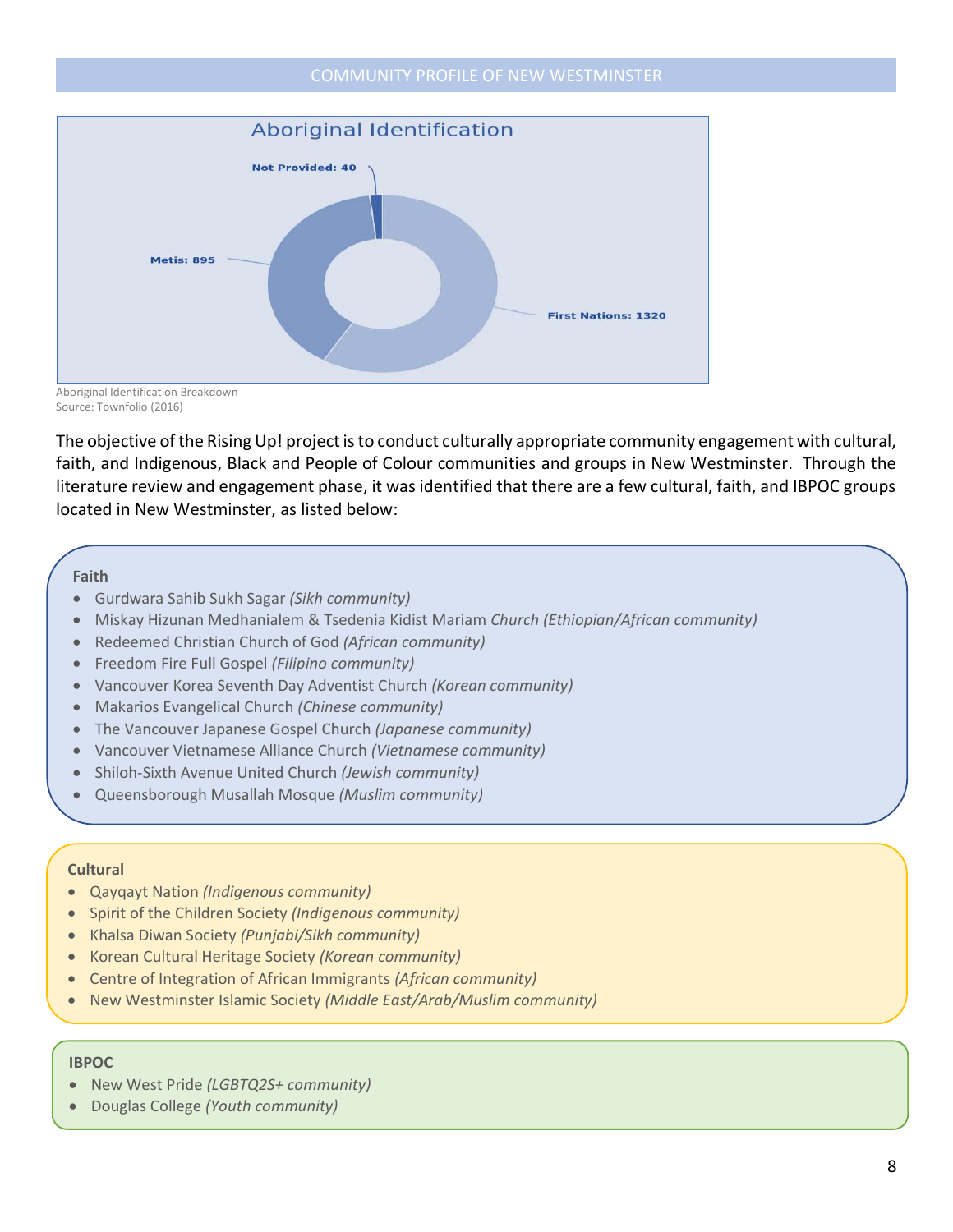A key component of community projects is to conduct community engagement processes where local community members are invited to participate in constructive dialogues that lead to the betterment of their communities and cities. Involving community members and their voices in the planning, implementing and evaluating of community projects is called participatory planning and community-based planning. Simply put, community members know their problems, they know their community solutions, and they want to be active and participate in community mobilization around issues such as, racism, hate and discrimination. It is platforms such as community engagement processes where marginalized and vulnerable voices can feel safer and more comfortable to share their lived experiences and reflections on the devastating harms of racism as well as the healing that needs to take place.

**"Community engagement encourages the emergence of more active citizens. Active citizens are a great untapped resource."**  Ethno-Cultural Council of Calgary

## **Decolonizing with Culturally Appropriate Engagement**

The Brazilian critical thinker Paulo Freire in his book "Pedagogy of the Oppressed" highlighted the need for participatory action research and inquiry-based learning in communities of colour so that community injustices and concerns could be voiced and understood by the oppressed at a grassroots local level. He talked about the importance of creative platforms such as arts and culture in playing key roles to engage with residents on racial, social, cultural, environmental and political issues. Through creative engagement styles such as community theatre and cultural cafes, community members can feel more comfortable in sharing and discussing their concerns and recommendations within spaces that are democratizing and non-threatening. For many reasons traditional routes of community engagement have not worked as these engagement processes are often created through a colonial European lens without an understanding of the lived realities of Indigenous, Black and racialized peoples. The need to decolonize the current western way of conducting engagement processes is critical in order to effectively reach out to those on the margins such as cultural, faith and IBPOC communities and their members.

One way to decolonize community engagement processes is to create opportunities for community dialogue through culturally appropriate measures that are respectful and mindful of community needs and vulnerabilities. These cultural engagement styles include meeting community members where they are at, which may mean conducting meetings in coffee shops, parks and religious spaces – essentially going to where

*"Oppressed people can regain their humanity in the struggle for liberation, but only if that struggle is led by oppressed people"* (Paulo Freire)

the community members feel their most comfortable and safe. Another decolonial tool necessary in dismantling community engagement processes is to hire and retain consultants and firms who are led and comprised by staff from IBPOC communities as they have the direct lived experiences of racism, hate and oppression which greatly enriches and adds authenticity to equity, diversity, inclusion and anti-racism projects. Also, by developing creative and artistic engagement processes, we can decolonize the structured colonial way of undertaking community engagement which is highly formal and institutional,

and create more informal and grassroots oriented community dialogue on racism and discrimination. People are often more relaxed and comfortable in their own community and cultural spaces to share their truths and lived experiences. It is in the most informal spaces, where the greatest conversations actually take place.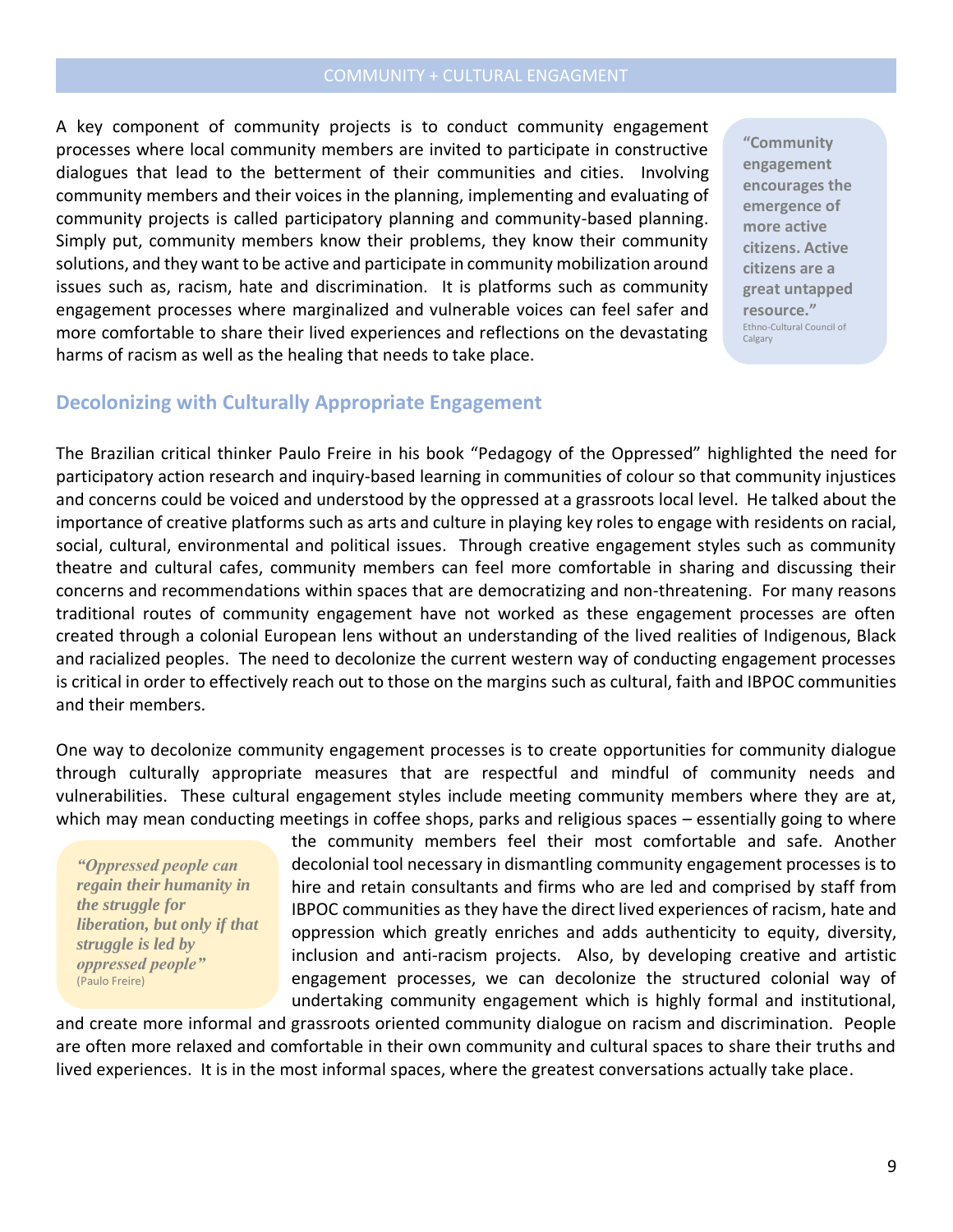# **Voices from the Shadows: Cultural, Faith, and IBPOC Communities**

This project focuses on respecting and amplifying the voices from the shadows in New Westminster which are cultural, faith, and Indigenous, Black and People of Colour communities. Hence, it was vital to create a community and cultural engagement process which made a concerted effort to specifically reach out to these cultural, faith, and IBPOC groups and their representatives and create a trusting environment to bring out their voices into the light on racism and discrimination. As New Westminster is a city weaved of many racial, cultural, ethnic, linguistic, and religious threads, this project highlights unique cultural community experiences on racism as well as raising communal recommendations on how to better serve the needs of the city's diverse cultural, faith and IBPOC communities.

As mentioned in the community profile section of this report, the city of New Westminster is home to many cultural and ethnic communities and as a result it was important to actively attempt to reach out to as many of these communities as possible in the community and cultural engagement phase. In the end, the Consultant was able to interview and connect with 65 people who participated either through the cultural cafes, interviews or community survey for the Rising Up! project. It is important to note that the 65 people who participated in the community and cultural engagement phase generally identify with the following demographic communities/groupings:

- Indigenous, Metis, Inuit
- **East Asian**
- **South Asian**
- Southeast Asian
- Latin American
- Arab
- **Middle Eastern**
- **African**
- Caribbean
- **Black**
- Bi-racialized, Multi-racialized
- **European**
- LGBTQ2S+/IBPOC
- People with a Disability/IBPOC
- Youth/IBPOC
- Seniors/IBPOC

When discussing the topic of race, it is also important to mention intersectionality where one person has a few intersecting identifies, for example one participant may be a Bi-racialized woman with a disability. For this project, there were 54 participants in the cultural cafes and interviews who identified with one of the communities/groupings above, and in the community survey there were 11 participants with a few of these participants identifying with intersecting identities. Thus, there are 65 people who participated in the engagement processes with a few participants identifying with intersecting identities thereby increasing the number of demographic groupings of the participants to 72, as illustrated on the following page.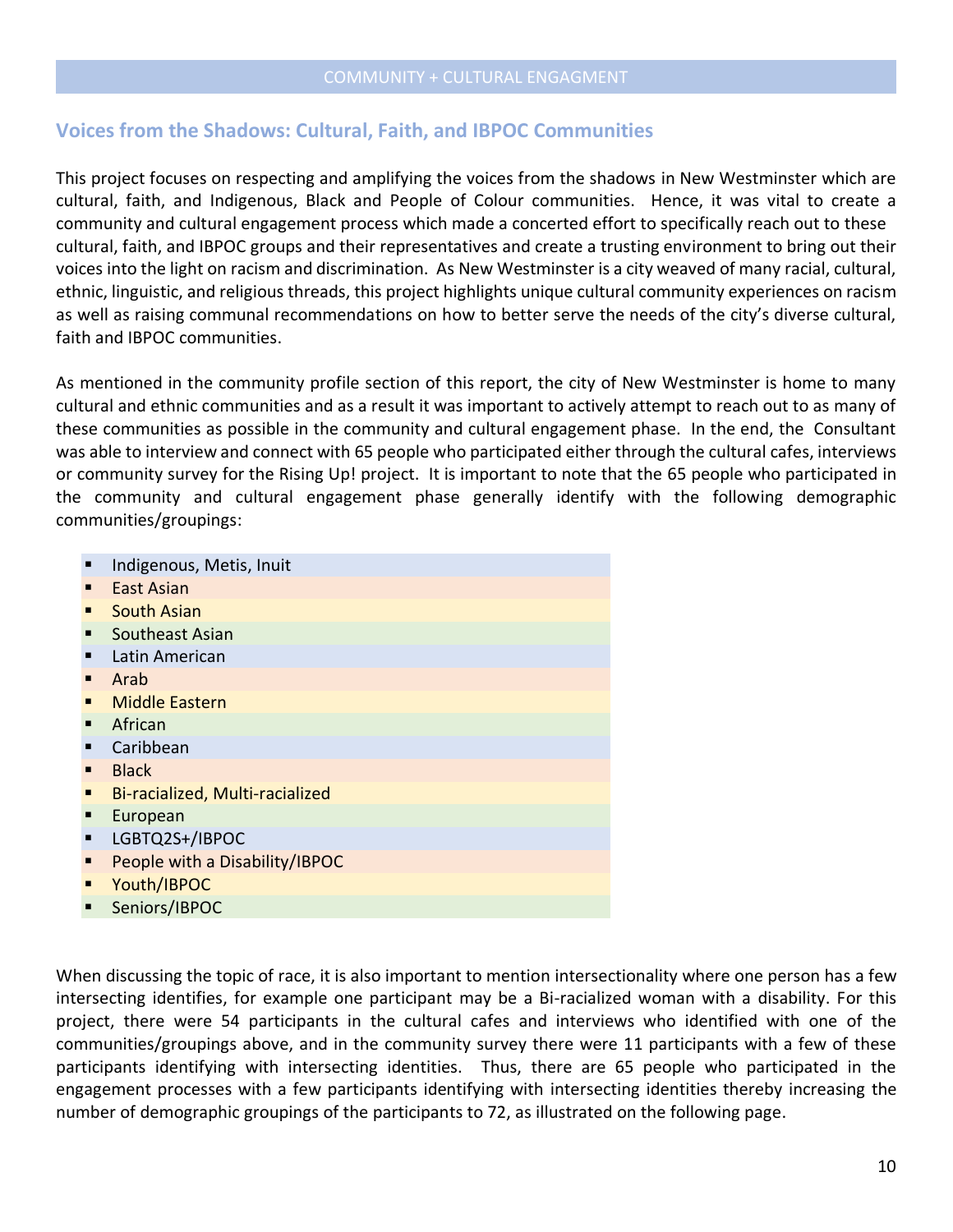# **Engagement through Cultural Cafes, Interviews & Survey**

At the beginning of the project, the Consultant reached out directly to a variety of cultural, faith, and IBPOC communities in New Westminster to inform community members of the Rising Up! project and its community and cultural engagement phase. The Consultant also contacted the members of the New Westminster Spokes Committee to request their organizations and agencies to send out invites to their IBPOC clients and contacts to participate in the cultural cafes, interviews and community survey. Research was also conducted through a light environmental scan to find out which cultural, faith and IBPOC groups are located in New Westminster in order to invite these groups to participate in the engagement sessions.

For the community and cultural engagement phase, it was important to break down the data into race-based and geographical-based groupings amongst the participants, and provide a snapshot of the faces and backgrounds of the participants who contributed to the engagement findings, as illustrated in the diagram below.



Note: Total number of groupings = 72 (with intersectional identities)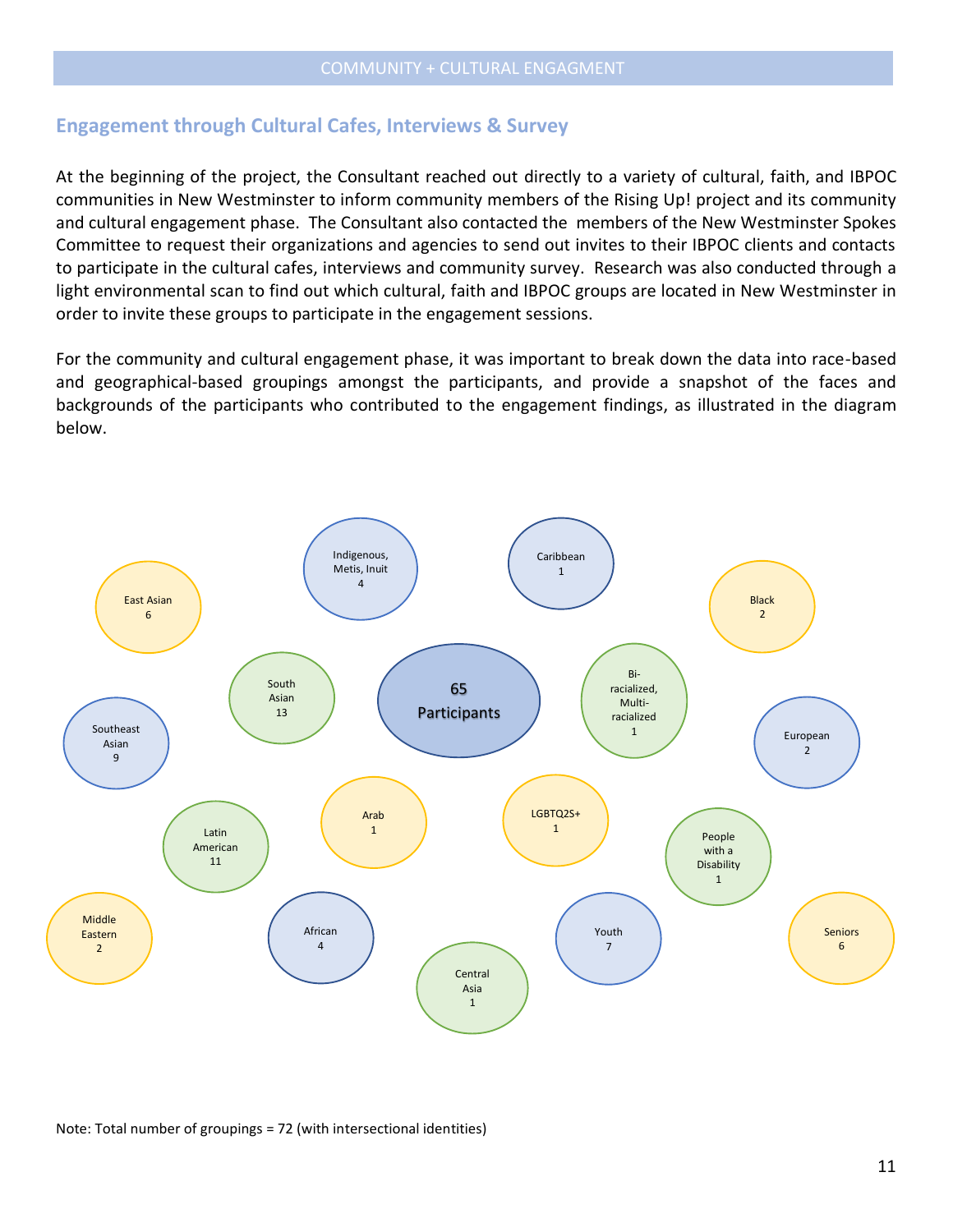The engagement data revealed that the majority of people who participated in the community and cultural engagement phase identify as members of the South Asian, Latin American and Southeast Asian communities. The following information provides a more specific breakdown on the number of participants who identify with certain cultural communities and who were part of the cultural cafes and interviews:

- *Latin American community = 11 participants*
- *Pakistani community = 8 participants*
- *African/Black/Caribbean community = 7 participants*
- *Filipino community = 7 participants*
- *East Asian community = 7 participants*
- *Punjabi community = 5 participants*
- *Indigenous community = 4 participants*
- *Arab/Middle East community = 3 participants*

The majority of people who participated in the engagement phase either live, work, or study in New Westminster and there were less than 10 participants who were situated in other municipalities butstill wanted to contribute to this project.

## **Cultural Cafes**

The concept of cultural cafes is to gather people in a café style setting to discuss issues and learn from each other and different knowledge bases. The advantage of this type of community engagement is it allows people to meet in non-institutional and non-threatening spaces where discussion flows in more trusting and interesting ways. For this project, the Consultant conducted a series of cultural cafes over a week in New Westminster that were held in-person, with one cultural cafe via zoom, at different locations throughout the city. These cultural cafes focused on the following cultural, faith and IBPOC communities in New Westminster which expressed interest in attending these cafes: *Punjabi Community, Filipino Community, Pakistani Community, Latin American Community, IBPOC Youth Community, Diverse Seniors Community, Diverse Families Community and Diverse Newcomers Community.* 

Some of the agencies which directly supported and assisted in organizing these cultural cafes are Family Services, ISS, MOSAIC, Lower Mainland Purpose Society, Douglas College, New West Pride, Burnaby Pride, and Century House (City of New Westminster). There were 41 people who participated in these cultural cafes throughout various venues across the city.

#### **Interviews**

Another community and cultural engagement tool that is commonly used in eliciting information is the traditional concept of interviews. For this project, the Consultant conducted a series of interviews with members from cultural, faith and IBPOC communities in New Westminster. Some interviews were conducted in-person and other interviews were carried out on the zoom platform. The advantage of a one on one interview is that it provides the participant with dedicated time to fully share their experiences and reflections on racism without being interrupted or distracted. There were 13 people who participated in the interviews.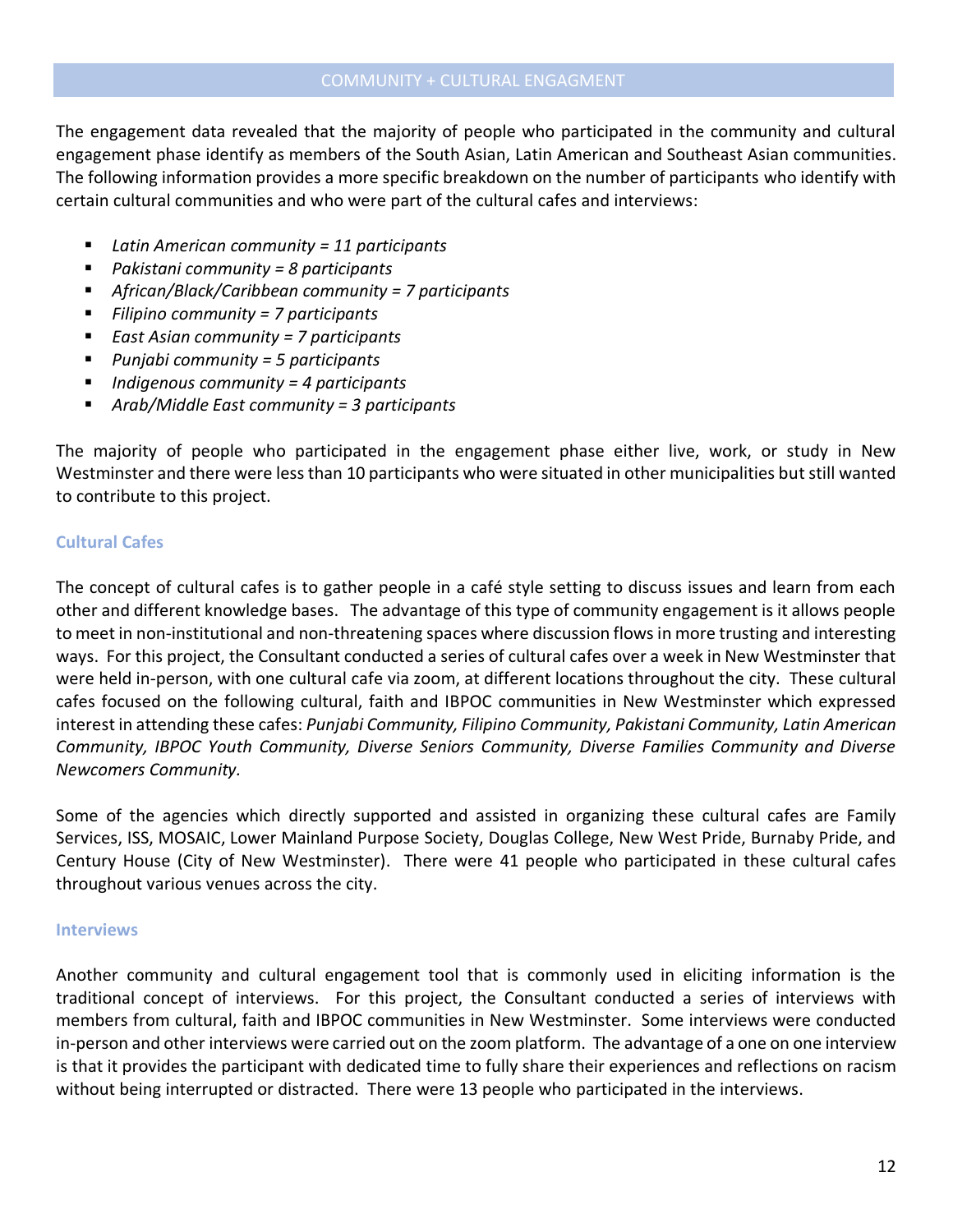#### **Community Survey**

A survey is a convenient and user friendly tool that is often utilized in community engagement processes where participants can fill out information and questions at their own pace and ability. In this project, a community survey was sent out via the platform of Survey Monkey with a short list of open ended questions to allow for more feedback and points of reflection. The survey link was also shared with agencies in New Westminster who posted the survey out on their social media platforms. There were 11 people who participated in the community survey.

#### **Engagement Questions**

For the Rising Up! Anti-Racism Project there were three pivotal engagement questions which were posed to participants in the cultural cafes, interviews and survey. The Consultant chose only three questions to ensure that the participants would not be overwhelmed with questions especially ones that relate to racism and hate, at individual and community levels, as these are often challenging, emotional, and traumatic conversations to participate in. The three questions which were asked consistently throughout the cultural cafes, interviews and survey in the engagement phase are:

1) *What main issues around discrimination and racism are you and your community facing in New Westminster?*

2) *How are you and your community specifically addressing discrimination and racism?*

*3) What anti-hate and anti-racism initiatives are further needed to better support the needs of you and your community?*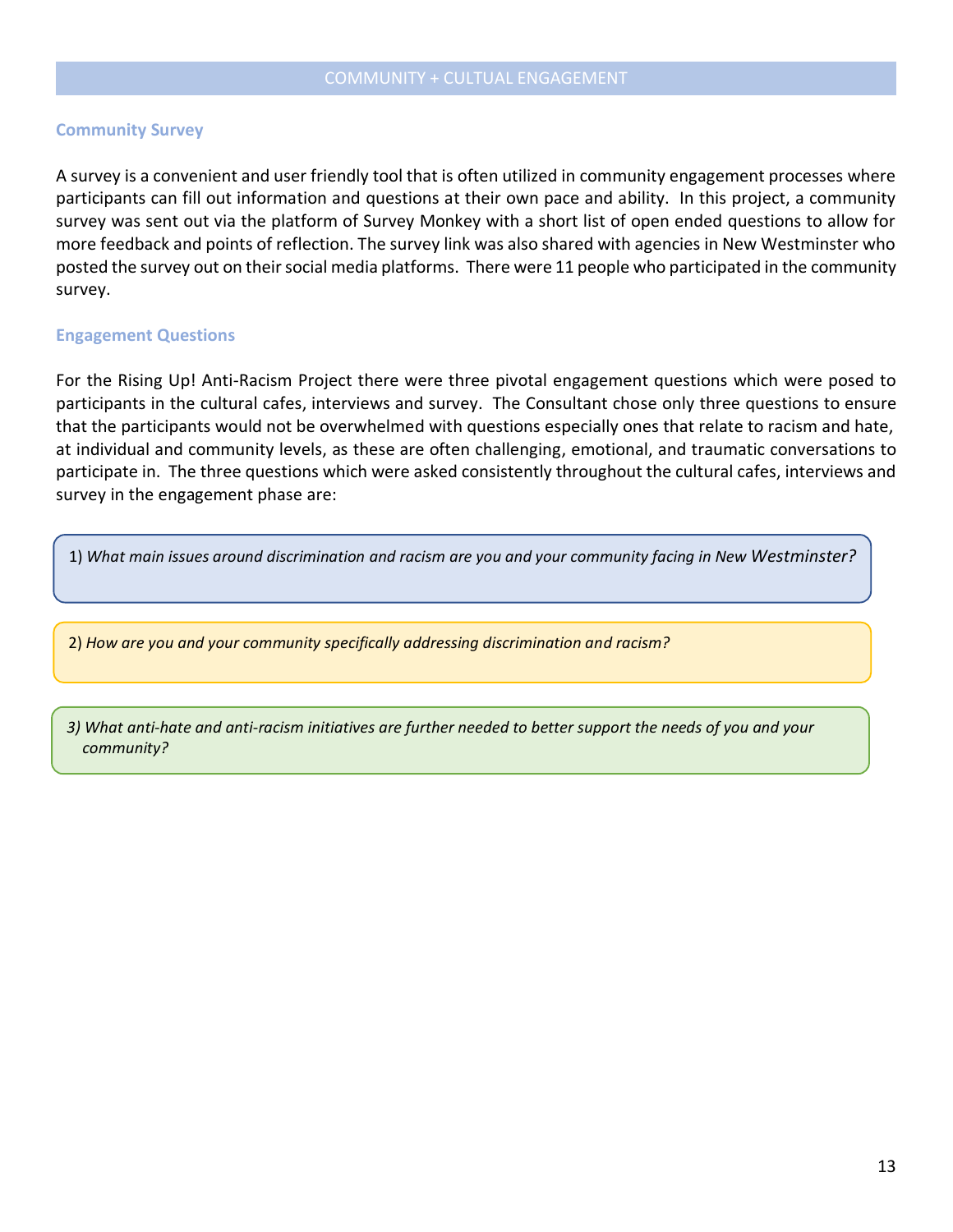When the community engagement phase of a project involves community-based and active participation by community members, this leads to authentic, diverse and informed voices being an integral part of important community dialogues such as, racism and discrimination. The Rising Up! project was an invitation to members of cultural, faith and IBPOC communities in New Westminster to participate in a community and cultural engagement phase where they could safely and courageously share how racism impacted their personal, professional and religious lives. Captured through cultural cafes, interviews and a community survey, community members/participants were able to voice and share the realities of racism in their lives and communities. These engagement findings have been documented, analyzed and categorized into **five key themes** highlighting the voices, stories and lived experiences which were expressed by community members: *1) Racism is Real, Raw and Ravaging; 2) Workplace Racism and Discrimination; 3) Intercultural Racism and Discrimination; 4) Public Spaces and Safety; and 5) Racism and Mental Health.*

### Let the truths be told, in the story's below.

# **Racism is Real, Raw and Ravaging**

Through the community and cultural engagement phase, it was echoed loud and clear by members of the Indigenous, Black and People of Colour communities that racism is real, whether covert or overt, in New Westminster. It is a racial emergency that has gone under the radar and as one community member said we need to *"get our heads out of the sand"* as racism is here, in the city of New Westminster. With close to 40% of the City's population identifying with visible minority, immigrant and IBPOC groups, this makes New Westminster a place of refuge for people of different racial, ethnic, cultural and religious backgrounds. This strong representation of diversity in the city has unfortunately also brought out more acts of racism and hate to surface in communities across New Westminster. The findings from the cultural cafes, interviews and community survey highlighted that racism is real, raw and ravaging for Indigenous, Black and racialized peoples and communities in New Westminster as evident by the following stories and lived experiences.

- It was identified that "hidden racism" or "racism in the shadows" is everywhere in New Westminster as many community members commented that this was due to the colonial and conservative nature of the city where people do not want to acknowledge or name racism "out loud", but keep it subtle and tucked away. As one participant from the Iranian community declared you can *"feel it"* with racism in glances, no words spoken, but the eyes can be expressions of discrimination. A female participant from the Pakistani community who wears a hijab stated that racism is in another person's body language as it is non-verbal, for example, eye rolling and harsh stares in passing cars.
- **•** The "silent treatment of racism" is experienced by many members of communities of colour in everyday occurrences. One community member of African descent shares how she was completely ignored by a staff member in a food court restaurant while she was waiting to be served and eventually she left without any food. Some female members of the Japanese community commented on how they are often ignored or dismissed by store clerks without any greeting or acknowledgement to them.
- On a daily basis in New Westminster members from cultural, faith and IBPOC communities are dealing with racist comments and microaggressions with the predominant question of *"where are you from?*" Community members feel that this particular question constantly negates their identity and nationality of being Canadian, whether born here or not, as essentially they are not *seen* as being Canadian due to the color of their skin not being white.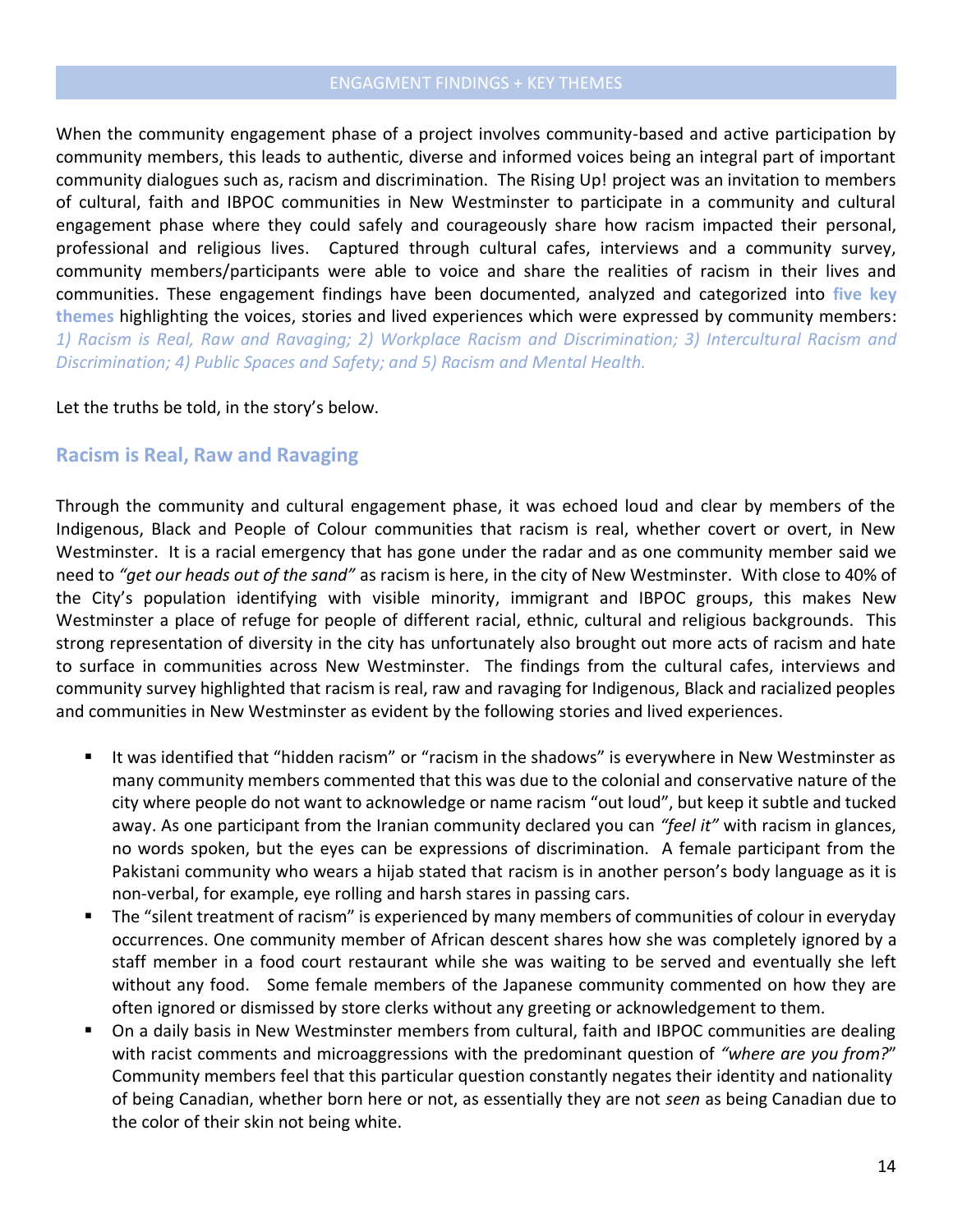- One participant mentioned that even though her husband was born in Canada of Chinese background that most people refer to him as "Chinese" and not as Canadian. This reinforces the mindset that people think of Canadians as people of white European descent and everyone else who immigrated here as not being Canadians.
- The Qayqayt First Nation understands intimately how colonization and systemic racism have wreaked devastation and destruction upon their people, community and generations. A member of the Qayqayt Nation related a story of racism that she experienced when she was growing up in East Vancouver with one white teacher saying to her evening class "do you know any Indians who can hold up a job?" When she replied "yes, my family members" the teacher retorted "well, that's not the norm." She also recounts a story of when she was giving birth to her child, there was a Social Worker on hand to determine if she was "fit and healthy" to deliver and take care of the baby. Many Indigenous women have experienced this racist violation which negatively impacts one of the most personal and sacred times of their lives of giving birth and for many White women, they do not undergo this invasiveness and intrusion.
- One First Nations woman highlighted how White people expect First Nations people to do the emotional labour of educating them on racism, white supremacy and white privilege without them having to do the actual work themselves. Systemic racism is perpetuated if White people do not do the work that is necessary to dismantle racist structures and systems as addressing racism requires "active allyship" not "performative allyship."
- In order to address racism and discrimination faced by First Nations peoples in New Westminster in these critical times of Truth and Reconciliation, there are requests for the City of New Westminster and its representatives to respectfully acknowledge the lands upon which the City was built upon and to actively engage with the community and land requests of the Qayqayt Nation.
- Community members expressed how racist and gender stereotyping is an issue in the Filipino community as many Filipino women are asked the question of "are you a nanny" assuming that most Filipino women are working and living in Canada only as nannies or caregivers.
- **•** One community member from the Pakistani community commented that when he was working at the gas station, there was an angry customer who told him that he should be cleaning, a stereotype that boxes brown people into working as janitors and cleaning due to their skin colour.
- It was mentioned that in the ethno-culturally diverse neighborhood of Queensborough there is a community mindset of "white versus Indian" due to the high South Asian population in this area. This mentality illustrates there is a racial divide in this neighborhood and its community members.
- A First Nations woman mentioned how the racist comment of "why can't they all get jobs" is a prevalent and common racial slur targeted towards Indigenous peoples with no recognition of how colonization, white supremacy and racism are the reasons why many Indigenous peoples are caught in systemic racism, thereby limiting their economic and livelihood opportunities. It is a vicious colonial cycle of blaming others, without blaming themselves.
- One community member commented that "racial profiling showed its ugly head in our community a couple of months ago" in New Westminster.
- Racial profiling is prevalent in New Westminster as some Latin American community members mentioned that Latin male youth are getting stares and long looks from the police and the Latin American community is taking note of this non-verbal form of harassment and discrimination.
- One participant from the Latin American community mentioned that there is good marketing and promotion of Canada abroad as being an inclusive country but when you get here you see "ghettos of cultural communities" and begin to realize how racism is embedded in institutions, structures, and systems here.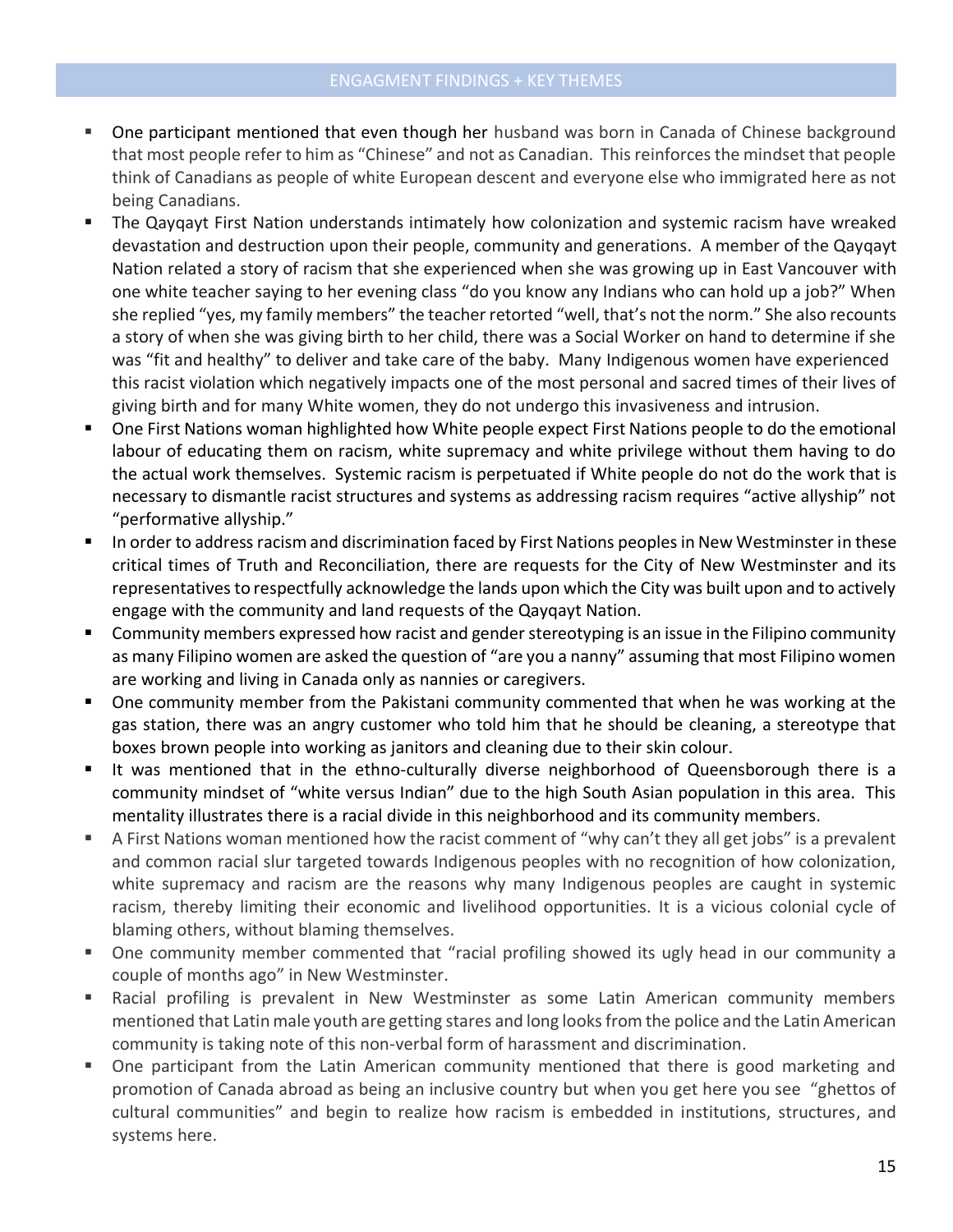- Some participants shared that since they do not have the tools to express themselves in English due to language barriers that they cannot defend themselves when racial comments and actions are being displayed towards them. Community members are also frustrated when others say to them "speak English" when English is not their first language as there doesn't seem to be an allowance or patience to accept that not all community members in New Westminster speak English fluently. Especially as New Westminster has a high percentage of community members from diverse racial, ethnic and linguistic backgrounds.
- A few members stated that they when they face racism whether covert or overt that they tend to ignore it as they do not want to deal with it, and this is their main coping mechanism when encountering racism in their lives. One participant from the Chinese community mentioned that her father knew he was known by others as the "chink", and he told her "I just didn't think about it."
- A male participant from the Muslim community commented that Muslim men "are always prepared in public of being attacked" and he says there is a perception that if you're brown and have a beard then you are a radical Muslim. When he is navigating public spaces he has a prepared speech ready for when he receives verbal racial comments and slurs. He also mentioned that a Muslim man does not want to be the first person making an aggressive move as the narrative usually gets flipped around to make the Muslim man at fault when he in fact is not. He also commented that the "narrative gets turned around based on ethnicity for IBPOC people."
- A member from the African/Black community shared his experience of waiting for two hours at the New Westminster police department to report a scam incidence and for those 2 hours no one approached him and in the end they told him to go back home, and nothing was ever done about the scam incidence. In his opinion it was a case of racism in the way he was treated at the police department. He reflected that if he was a White person, would he have had to wait so long only to be told to go?
- A member of the African/Black community who is very involved in his cultural community has identified that their youth are walking around with a deep sense of "hopelessness" as young Black men in New Westminster. He made the chilling statements that *"our youth are dying"* and the community is *"burning every day."*
- It was requested that City Hall be involved in the African/Black/Caribbean community other than politicians coming around only during election time for speech and photo opportunities in order for decision makers to have a "political, social and cultural understanding of the Black community."
- It was highlighted that the Ethiopian community is "living under constant fear" of being attacked and according to a community member that is why there are not many Black people in parks throughout New Westminster. The Ethiopian community would like to see the City invite them into community discussions to address their cultural and racial concerns and issues as presently this community does not feel recognized or respected by City Hall.
- A Japanese community member highlighted that compared to other ethnic-culturally diverse communities who have strong cultural representations in specific geographical locations (e.g., Chinese community in Richmond), the Japanese community is different as it is spread out across Vancouver and the outlining municipalities. He also mentioned that due to the traumatic legacy of Anti-Asian racism and racist internment camps in the province that many Japanese people after World War II did not want to retain their culture and congregate together in certain areas and instead focused more on assimilation into the dominant white society.
- A prominent member of the Japanese community who is very involved in his community mentioned that there has been no targeting of racism being directed solely at the Japanese community. However, he said a few individual Japanese community members have received racial slurs and comments. One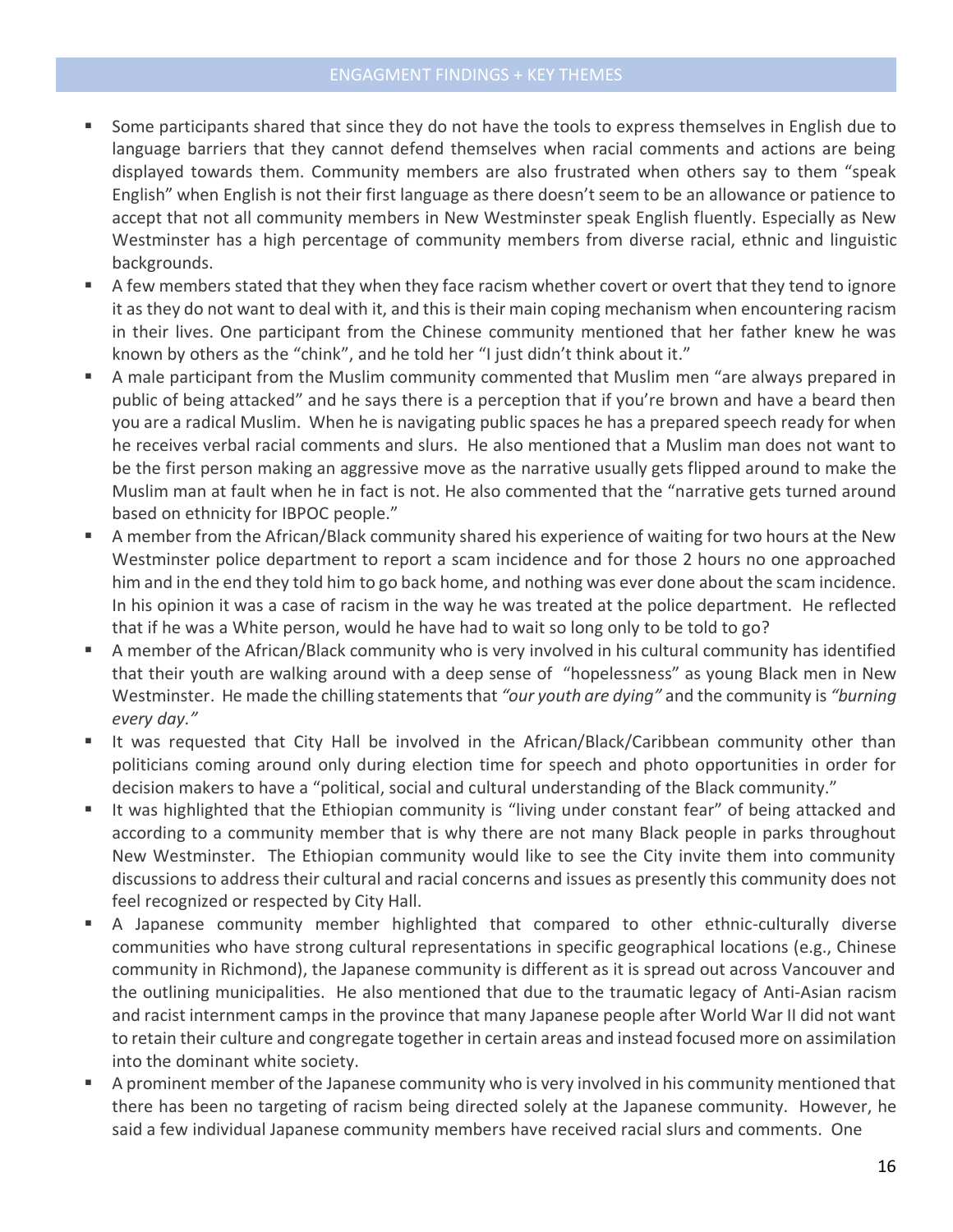community issue identified in the Japanese community is the gender and racial stereotype of Japanese women having a submissive and subdued nature.

- According to one participant "there's a common narrative for white people that only racial slurs imply racism. Covert racism doesn't exist in their books. I recently talked about cultural appropriation in a local New West group and every white person thought it is their right to debate whether something is racist/cultural appropriation or not." This is white privilege.
- Many community members mentioned the critical need for people to address and acknowledge that white supremacy, white privilege and white fragility are upholding individual, institutional and systemic racism and that more workshops need to be delivered to White audiences, so they understand their roles and responsibilities in contributing to racism and discrimination.
- According to one community member "the system does not allow for any person of colour to raise questions on racism as in many occasions when they do raise concerns this will intensify the problem where they will label you and then make a case for you to leave the place...there is not room at all."
- Some community members have expressed frustration and anger in how some White allies are speaking for and over people of colour and occupying too much space in conversations of racism and that these allies need to realize that this behaviour is one of white privilege which leads to the racist behaviour of minimizing the voices of colour in the room.
- One participant from the Filipino community mentioned that while she was working at a coffee shop in New Westminster, a man said thank you in Mandarin to her and she politely told him that she didn't speak Mandarin and then he said, "Asians look all the same" and then proceeded to say thank you in Korean. These cultural assumptions through white privilege can be considered forms of microaggressions.

# **Workplace Racism and Discrimination**

Many people from Indigenous, Black and People of Colour communities in New Westminster cited workplace harassment, discrimination and racism as prevalent reasons for them leaving their jobs and careers especially as they feel that most of the racist incidences are not taken seriously due to institutional and systemic racism which ultimately protects and empowers those already in power and harms everyone else. Community members are also highly aware that implicit/unconscious bias is at play in hiring and retaining practices which selects White people over Indigenous, Black and racialized peoples for positions and promotions. As one community member of the African community proclaimed, *"it's time to talk about race at work"!* Workplace discrimination and racism are deeply impacting the lives of Indigenous, Black and racialized peoples as it affects their careers, incomes, families, health and lives whether they stay in oppressive racist situations or leave the workplace. Community members were able to share their stories and experiences of workplace harassment, discrimination and racism through the cultural cafes, interviews and community survey.

Community members expressed how implicit/unconscious bias plays into racist interviewing and hiring practices such as racialized peoples receiving no eye contact during a job interview or their resumes being passed over due to their names not sounding European. Participants expressed that job interviews for them are often dehumanizing processes where they are not treated with dignity and respect.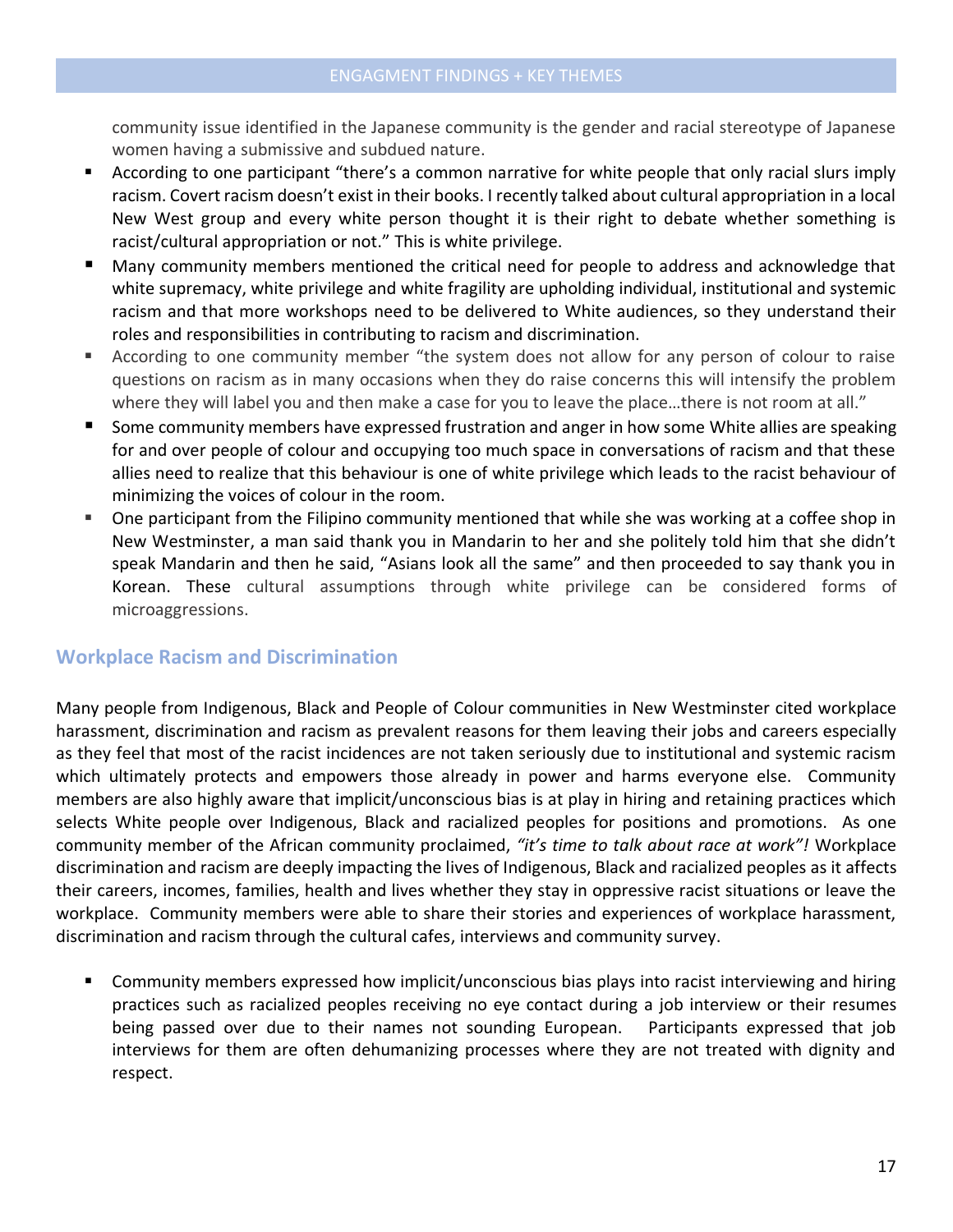- The majority of immigrant and newcomer participants mentioned that when they hear the words "you don't have Canadian experience" this puts up a racist barrier for them to access the Canadian workforce as it means that their degrees, education and experience in their home countries is not as valid or good enough as Canadian credentials. This is a "catch-22" scenario that many immigrants and newcomers are caught in as they have all of the qualifications to be professionals in their own countries, but they are not considered qualified professionals in their own fields once in Canada.
- A member of the African/Black community commented on how he is constantly asked the question of "where did you get your degree from" when he is looking for work and being interviewed. He recalls that one time when he stated he had 20 years of experience plus the academic credentials for the position he still did not get the interview. He then decided to go to UBC to obtain his MSC and with his Canadian degree, along with his degrees from Africa, he thought it would be easier to obtain work but in the end it was simply not true. After all the years and money that he spent into obtaining a Canadian degree, he was told that he was still not qualified. This is the vicious cycle of systemic racism that many people of colour go through to prove that they are educated and qualified to work in Canada.
- A member of the African/Black community mentioned how he experienced direct and subtle acts of racism in his government workplace with people criticizing and undermining him and his work, and with no equity officer or office to support him he had nowhere to address the individual and institutional racism he was experiencing and eventually he left the government ministry.
- Some community members mentioned that it was really tough to "break the wall" in terms of advancing into their careers due to the barriers created by institutional and systemic racism not allowing them to progress and move up into higher positions and levels. For example, a participant of the Filipino community told the story of when he became a Manager and others said he was not capable and that he should be a janitor. He wonders how can you break the barrier and put more Indigenous and racialized peoples into positions of power in workplaces?
- One community member highlighted the fact that light skin is a determinant of getting hired. Another member stated that "salary is based on your skin colour" indicating that the darker your skin tone, the lower the salary.
- Many of the participants commented on receiving a lower salary than their White colleagues and that they are often looked over when it comes to promotions and applying for higher level jobs in their workplaces. One woman, originally from Iran, mentioned how her husband who was teaching at UBC applied for a position which he had previously taught the course in and ultimately they hired someone else with less experience and as a result of this incidence, he left UBC.
- One member from the Filipino community commented on how he experiences bullying, harassment and discrimination daily by his co-workers and says, "it's the modern year but it still looks like 100 years ago and it's getting worse."
- **E** A member from the Punjabi community recalls his past story of when he was working at a sawmill and was physically attacked by a White man with a knife leaving him with lifetime scars on his body. He said that if this racist incident happened today that it would be called a "hate crime."
- Community members from the Punjabi community related that Indians need to work harder because of the job discrimination that they face. This is a common sentiment amongst immigrants, newcomers and people of colour as they realize they have more invisible expectations placed upon them due to their colour, ethnic, religion and other intersectional identities.
- Racist comments are everyday occurrences in workplaces between employers, employees and clients/customers. One participant from the Punjabi community overheard one of his employees make the racist comment that "Indians are wolves in sheep clothes".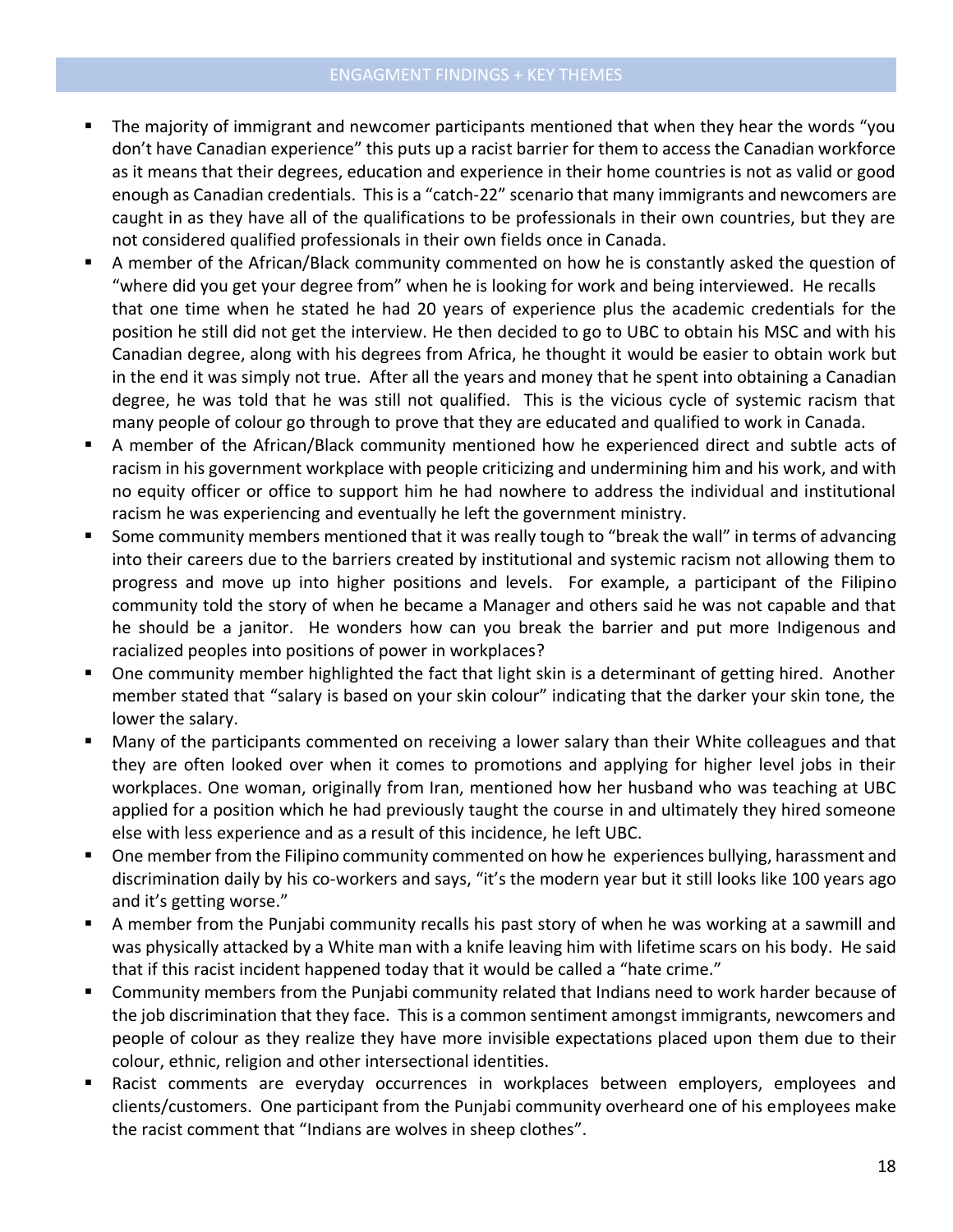- Some of the participants from the South American communities are "economic migrants" who have left South America due to reasons such as high inflation, in some cases 40%, and political unrest, and now find themselves living and working in New Westminster. As professionals they said it has been extremely difficult for them to find positions within their careers and credentials due to racism and discrimination in the workforce.
- Female participants from the Pakistani community commented that they are not getting jobs because of wearing the hijab and that they now have become accustomed to this racial and religious discrimination when looking and applying for work. Some of these women also said that they felt they needed to take off their hijabs in order to get hired and maintain a good job – a religious sacrifice in the face of workplace racism.
- One member from the Pakistani community who works in the education workforce commented that for the cultural festival of Indian Diwali that many teachers and staff wear the "salwar kameez" Indian clothing but on the Muslim celebration of EID no one wears a hijab. She wonders why not and questions the favoritism between cultural communities by the dominant White workforce?
- One of the participants interviewed mentioned he has an active workplace racism and harassment case and is presently taking a leave of absence from work while waiting for the case to conclude. Racism is real in the workplace.
- One member from the Filipino community has noticed how some of his staff are condescending towards him when he delegates/discusses work to them and how they question his credentials and capabilities to be in his position as Project Lead. He also finds that some staff change their demeanor when they are talking to a White person in the same position as him and that they are more agreeable and pleasant when a White person is delegating work to them. He states that he is "not sure if staff behaviours are intentional or not, not entirely sure, since most leads are Caucasian then staff may be resistant in being led by a person from a Minority group."
- One member from the QTBIPOC community mentioned how as a frontline worker they were often called "Chink" and "Dyke" as well as hearing the words of "hate Asians."
- One member from the African/Black community who is a professional engineer mentioned that when he went to GT Hiring for employment support and services he was told to "go for a cleaning job" instead of aiming for a job in his profession as he was told this was a more realistic work option for him.

## **Intercultural Racism and Discrimination**

The key findings from the community and cultural engagement sessions have revealed that members from cultural, faith and IBPOC communities are experiencing intercultural racism in their lives and communities. Interculturalism refers to moving away from the static concept of multiculturalism to one where active dialogue and interactions are encouraged and promoted between different cultures. This report highlights the realities that people from different cultures in New Westminster are experiencing "intercultural racism" a term which the Consultant describes as "a form of racism that exists between different cultures, where one culture displays racist and discriminatory behaviour against another culture." Intercultural racism can also be seen as lateral violence or horizonal violence in IBPOC communities where there is "minority on minority" violence. The following stories shared by community members impress the need for better understanding and awareness on how intercultural racism and discrimination is impacting cultural, faith and IBPOC communities in New Westminster and neighboring municipalities.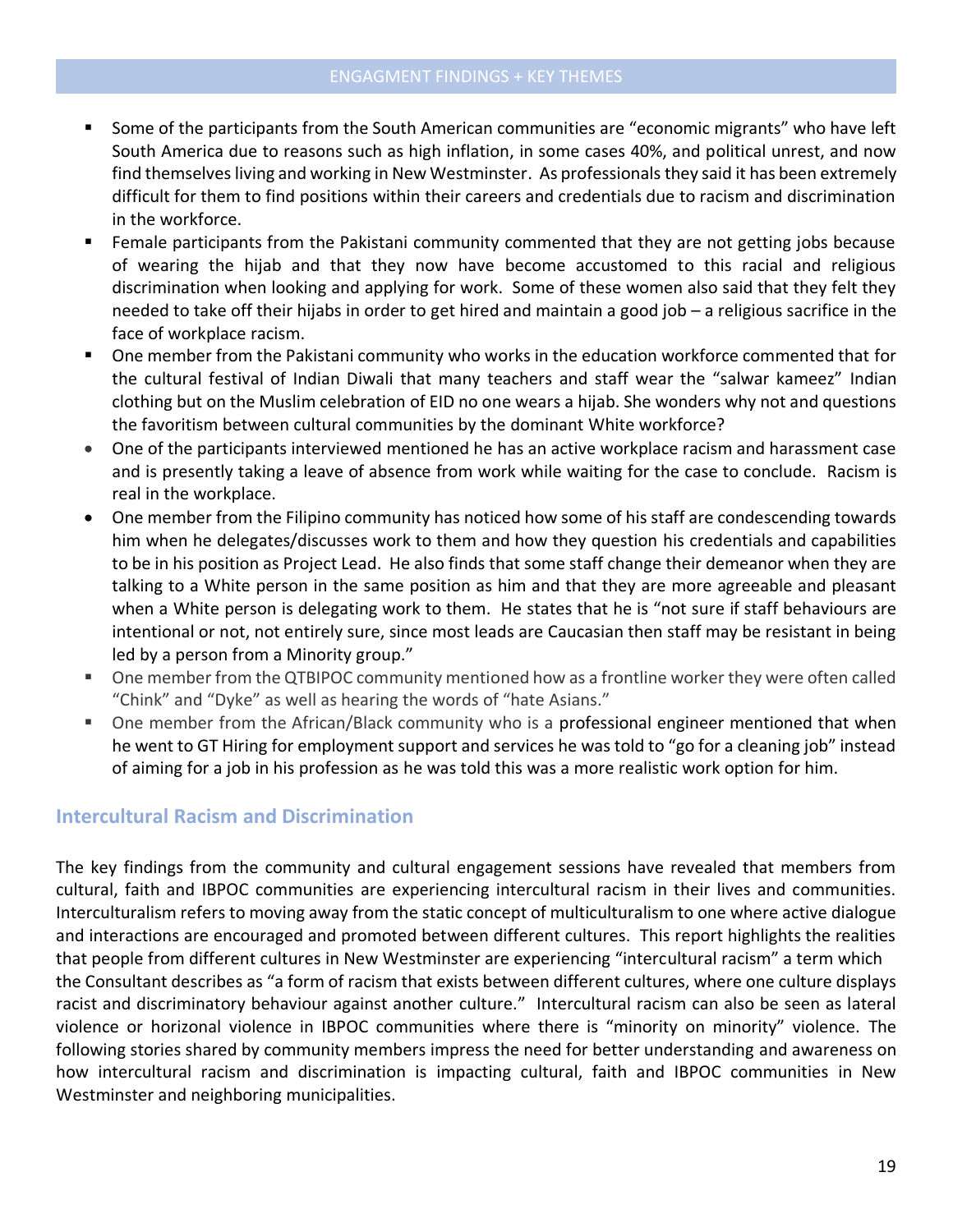- Many participants mentioned intercultural racism as a problem in their workplaces where staff and colleagues discriminate between each other based on factors such as race, ethnicity, culture, and religion. Participants described that intercultural racism is rampant in the workplace as many of them have heard racist slurs and comments from one racial/cultural group against another racial/cultural group, such as racist words between staff from First Nations and East Asian communities.
- A few participants mentioned that colourism, which is racism and discrimination based on your skin colour and shade, exists within their cultures by discriminating against people of darker skin in their own communities and other cultural communities. A few members of the Filipino community mentioned that in their culture there is the beauty concept that the lighter the skin colour, the more beautiful the person, as well as the view that the darker the skin colour, the less attractive the person. Colourism exists in many other cultures and countries such as Nigeria and India where there is favoritism and preference towards those with lighter skin in employment, cultural and community situations.
- Members of the Muslim community highlighted an example of intercultural racism where they heard a Punjabi radio show host on air make some discriminatory remarks against Muslim people. They also mentioned that hate literature against Muslim people was distributed at one of the Vaisakhi events put on by the Punjabi community.

# **Public Spaces and Safety**

Many people from Indigenous, Black and racialized communities experience violent and subtle displays of racism and hate on a daily basis in public spaces such as streets, parks and public transit. A climate of fear exists in public spaces as it is in these spaces where Indigenous, Black and racialized peoples realize their lives could be threatened and even lost based on their skin colour, language and appearance. The following participant stories highlight how racism and discrimination is prevalent in the public spaces of New Westminster and its neighbouring municipalities.

- One young woman from the African/Black community shared how White people in New Westminster walk by her on the streets while clenching their purses, indicating that she may rob them based on the colour of her skin.
- Some participants shared how they see and hear of many children of colour being bullied and harassed on school grounds and parks sometimes with adults as bystanders who let the racism roll out onto these public spaces which gravely hurt and harm IBPOC children.
- Many participants spoke of displays of hatred and racism experienced in public spaces such as one man from the Punjabi community who said once he had his car window smashed at a grocery store and he talked about incidences with White people in cars driving by him and swearing at him with profane gestures.
- A young woman from the African/Black community shared her personal story of one day sitting on the sky train with a friend when a White female passenger dug her hands aggressively into her hair and when she instantly said out loud "don't touch me" she also noticed how no one on the SkyTrain said anything to support her and she felt she had to do the emotional labour to handle this racist situation on her own. She also felt because of the fact that she had to stand up for herself that this led to her being labeled as that "angry black woman" when all she was doing was defending herself, when no one else did.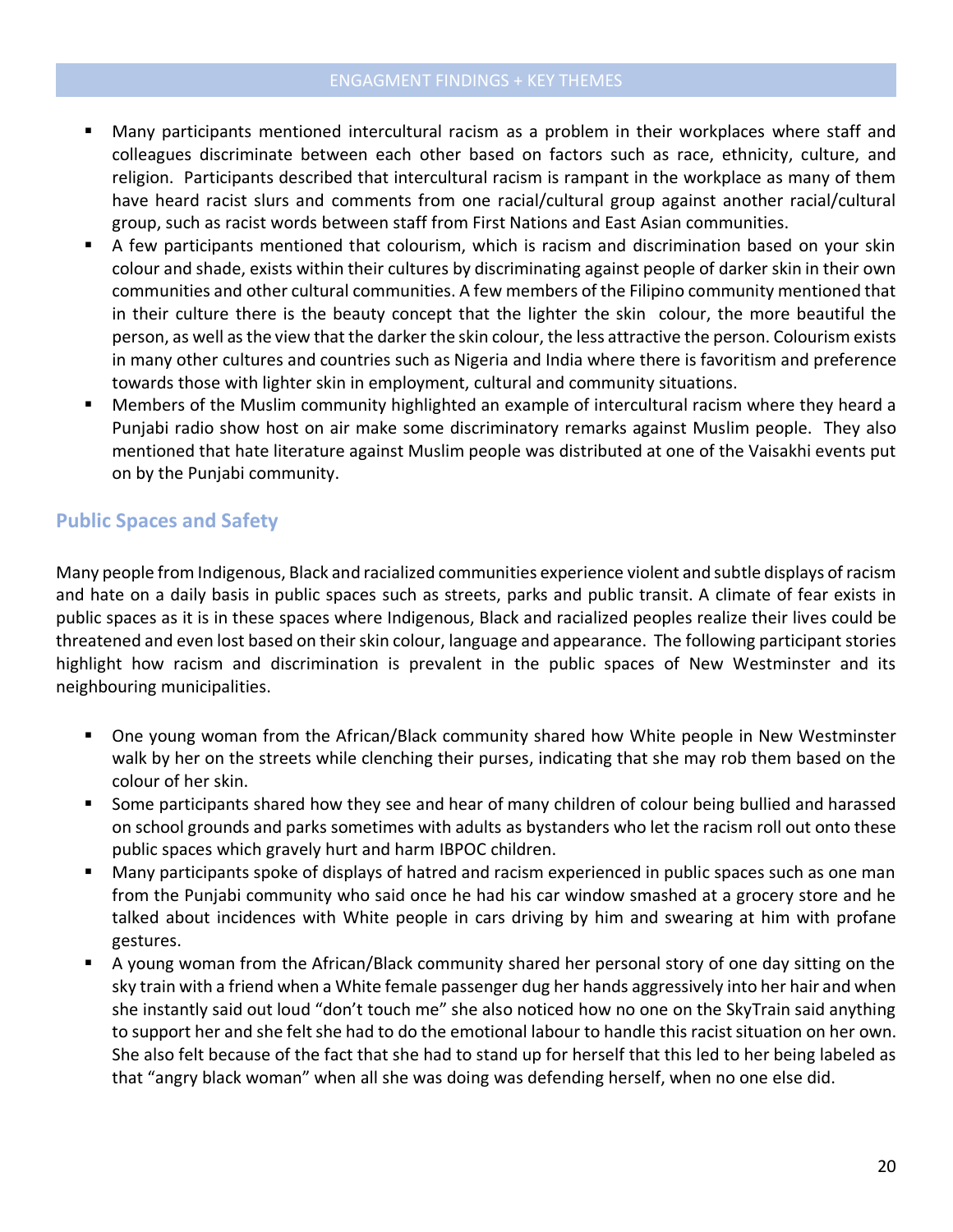- Some members from the African/Black community feel that their community is non-existent in New Westminster, and they want safer public spaces for them to feel comfortable moving around in, especially as they are a racial minority in the city.
- One woman from the Pakistani community commented on how she was attacked and stepped on in a public space with a backpack thrown at her and that no one in the public who were watching this racist incidence did anything to intervene and stop the racist attack. She believes that *"everybody is complicit"* in allowing these microaggressions and racist incidences to occur in public spaces.
- A few seniors of ethno-culturally diverse backgrounds shared stories of standing at intersections and walking on sidewalks when they received hateful and threatening stares by White people which has left them feeling unsafe and vulnerable in the public spaces of New Westminster.

## **Racism and Mental Health**

It is unquestionable that racism has dire significant impacts on mental health. The visible and invisible dire consequences of racism are immeasurable when it comes to the mental health and stress suffered by Indigenous, Black and racialized peoples. According to Dr. Vijay Seethapathy, the chief medical officer at BC Mental Health and Substance Use Services: *"If someone is experiencing inappropriate behaviours or comments or is disadvantaged because of culture, creed or skin colour, the immediate effect is stress... it can have a longlasting impact on a client's physiological and mental health status. Stress related to racism and discrimination is*  just the start of a cascade of changes that impact a person's functioning, resilience, confidence and coping skills." The participants in the cultural cafes, interviews and community survey courageously shared the following stories of how racism has impacted their mental health and lives.

- Some of the participants, who are now adults, talked about their childhood trauma associated with racism that they experienced by students and teachers in their elementary to high school years. A few male members of the Punjabi community expressed how when they were in school, they experienced physical and verbal attacks daily as they wore a turban and kara (sacred bracelet) and were discriminated against the colour of their skin and also their religion and its sacred symbols.
- One community member from the Punjabi community shared his stories of experiencing racism throughout his school years where he said almost on a regular basis someone would pull off his turban as a racist act. He stated that he hated his whole junior high school experience. As a result of his negative and racist incidences in school, he says he is traumatized by these past racist experiences and that today he looks at many White people as racists.
- One female youth from the Filipino community commented on how the childhood traumatic event of being teased by white girls at lunchtime, who would say that her Filipino food was disgusting and stinks, still impacts her today as a young adult.
- Some participants discussed that when they encounter racism in the workplace, that due to cultural norms of not going directly to the boss, that they do not report the incidence in fear of losing their jobs which would ultimately lead to negative impacts on their work and families. This is a vicious cycle where many people from IBPOC communities experience racism in the workplace but they end up not reporting these racist incidences in order to keep their jobs and livelihoods. This ends up taking a mental, emotional, physical and spiritual toll on Indigenous and racialized peoples as they realize that to fight systemic racism will come at a price and consequences such as being fired and losing their job.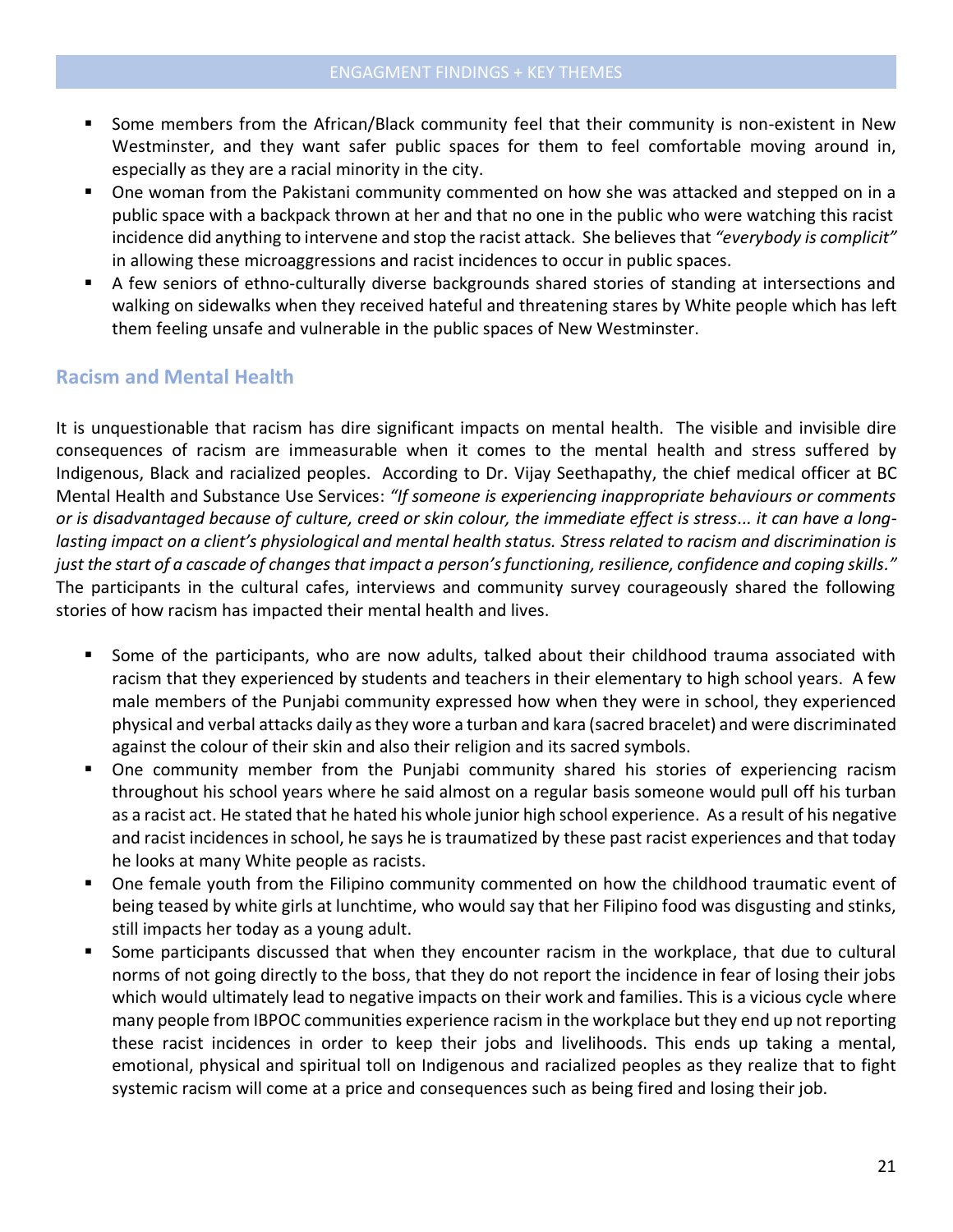- Many of the participants cited how the COVID pandemic has placed additional amounts of stress in all areas of their lives, and some have expressed how the overall heightened societal anxiety of the pandemic has also brought out more racist and hate crimes and attacks to be committed in IBPOC communities.
- A few male members of the Punjabi community mentioned how they have mentally trained and prepared themselves everywhere they go to "act better" and not complain in order to secure educational and professional opportunities. A female member of the Chinese community also said that "if you look different, you have to act better." It is evident that many immigrants, newcomers and Canadians of colour feel this constant mental burden of proving themselves in order to secure educational and professional opportunities in a White dominant society.
- A few participants shared how intergenerational racism has negatively impacted their lives with stories of their own parents not wanting to acknowledge or talk about racism thereby creating intergenerational suffering where past trauma is part of the present generation.
- One participant mentioned that when she was a child in her elementary school she noticed that her Malaysian heritage was not honoured or ever mentioned, and she now realizes as an adult how damaging this was on her identity and self-esteem while she was growing up.
- One student from the South Asian community shared his stories of being silenced by his White professor at Douglas College as well as experiencing microaggressions and covert racist behaviour by this professor. This eventually resulted in severe mental health and physical issues with the student losing his hair and teeth due to the severe stress caused by this individual and institutional racism.
- Some women from the Pakistani community related how they decided to remove their hijabs once they arrived in Canada as they were extremely stressed and fearful of Islamophobia and being targeted as Muslim women, especially after the 9/11 attacks. These women also expressed that today they are now very fearful for their daughters who go to university, due to the recent racist and deadly attack by a White man who drove into and killed four innocent members of a family from Pakistan while they were walking on the streets in London, Ontario.
- For some elderly IBPOC folks, the COVID pandemic has created "societal fear" with a few seniors of colour feeling more vulnerable and afraid in these heightened times of racism and discrimination. One elderly woman of Chinese background mentioned an incident where she was standing at an intersection and a group of men started to give her uncomfortable and racist stares which made her very afraid and stressed as she had never felt this way before, and she said that she "can feel racism in the air now." An elderly woman of Fijian background shared how she used to say "hello" to people on the streets and she said this social security nest is now gone as she is fearful of acknowledging others in public spaces.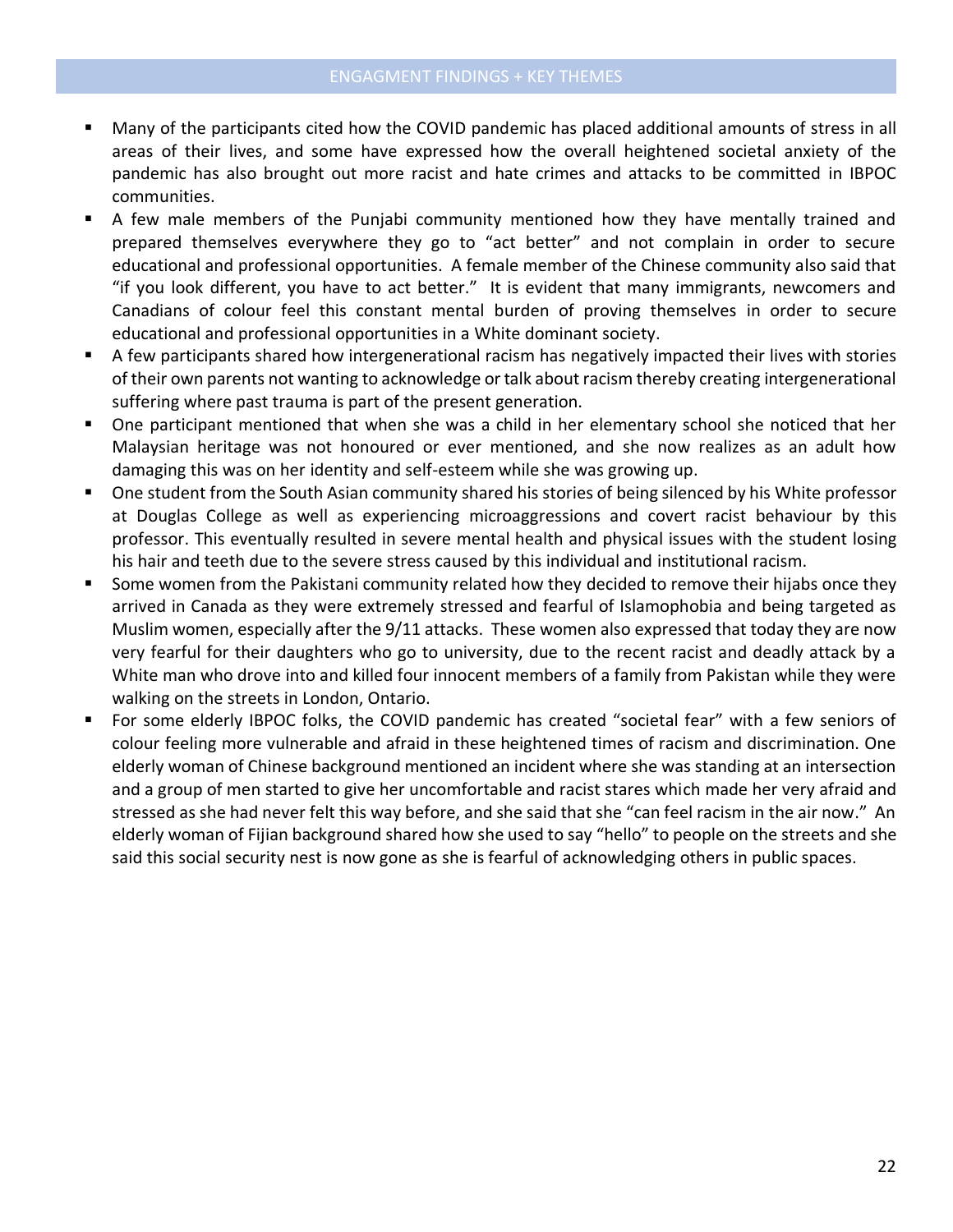In order to provide "community snapshots" of racism and discrimination identified by members of specific cultural, faith and IBPOC communities in New Westminster, the following boxes highlight key themes in some of these distinct communities.

#### **African/Black Communities**

City Hall needs to reach out and create relationships with the African/Black communities to learn about the issues they are facing in New Westminster such as Black youth feeling a sense of deep hopelessness in the city.

#### **Pakistani Community**

Muslim women wearing the hijab have experienced physical and verbal attacks of racism and they are living in constant fear of Islamophobia.

#### **Filipino Community**

There is a stereotype that Filipino people work predominantly in caregiving and cleaning positions making it difficult for them to "break the wall" and advance into higher professional positions.

#### **Latin American Communities**

Many professionals from Latin America left their countries due to economic and political turmoil and are now facing individual, institutional and systemic racism in Canada making it extremely difficult for them to find work within their professions and academic credentials .

**Diverse Seniors Community**

Seniors of ethno-culturally diverse backgrounds feel very afraid and vulnerable when walking in public spaces in New Westminster due to the heightened hate crimes against Asian and racialized peoples.

#### **Indigenous Communities**

What is critically needed is "active allyship" not "performative allyship" in order to address and dismantle racism experienced by Indigenous peoples and communities.

#### **IBPOC Youth Community**

IBPOC youth/students who experience racism and hate in the public school and post-secondary education systems suffer from trauma, mental health issues, and high levels of stress in their lives.

#### **Punjabi Community**

Punjabi men have received racist attacks physically and verbally due to wearing the cultural and religious symbol of a turban.

#### **Diverse Newcomers Community**

The constant questioning of *"where are you from"* makes it extremely challenging for immigrants, newcomers and racialized people to feel a sense of belonging and acceptance as being Canadian.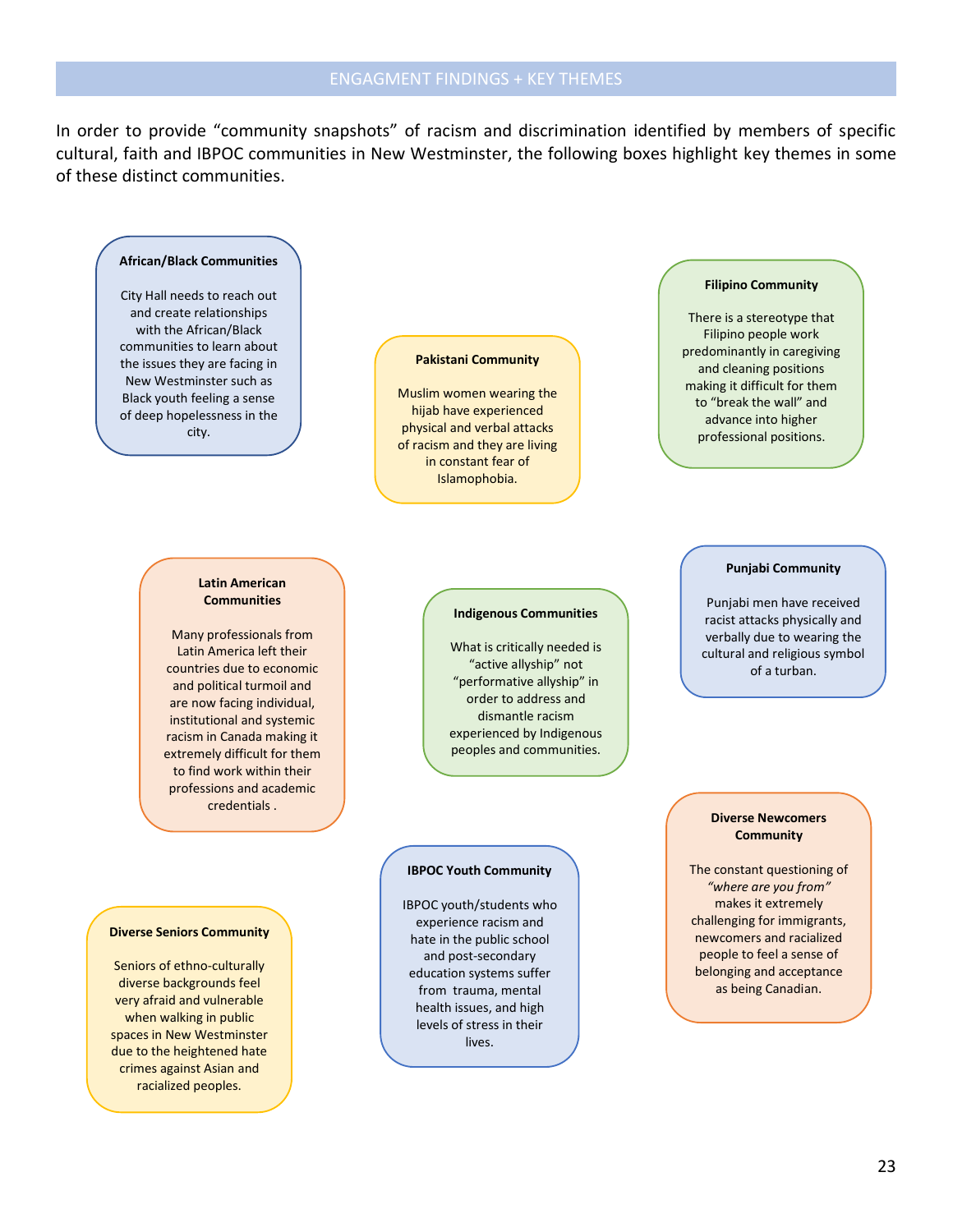The Rising Up! project illumines the racial emergency that permeates every city and its communities and the findings from the cultural cafes, interviews and community survey reveal that racism is real, raw, and ravaging the lives and communities of Indigenous, Black and racialized peoples in New Westminster. The intention of the community and cultural engagement phase was to respectfully seek out the guidance, wisdom and lived experiences of 65 community members on how to shift the racial emergency out of the shadows and into the light in New Westminster. It is in this "shift" where the greatest and most courageous anti-racism work needs to be done, which is for all levels of society and government to recognize and address the realities of racism and to be willing to listen and learn through other ways of knowing, doing and being. According to one community member, who participated in the community survey:

*"The first thing is to recognize the existence of the problem, then create a platform for discussion and further understanding for all parties. The current system is believed to be a colonialist system that does not allow discussions, questions, or any other forms of communication over racism. Many believe that there is no racism as they are most comfortable by their racist actions. Can you create a platform that we can tell the story?"*

The intention of the Rising Up! project was to create this platform for each of the 65 community members to "voice their stories" through pathways of honest, emotional and courageous conversations on racism and discrimination. By sharing and releasing their traumas and truths on racism and discrimination, these community members are rising up with a series of recommendations on how the citizens and City of New Westminster can individually and collectively move forward towards active truth and reconciliation, decolonization, and anti-racism work. These recommendations have been analyzed and categorized into **five themes** to highlight the key areas and actions steps identified by members of Indigenous, Black and racialized communities in New Westminster that are needed to address the racial emergency in the streets, public spaces, institutions, communities, and the city: *1) Role of the City; 2) Language and Communication; 3) Public Education; 4) Cultural & Intercultural Initiatives; and 5) Anti-Racism Initiatives.*

# **Role of the City**

- Community members identified that the City and its Police Department can play a more active role in ensuring that public spaces are safer and more welcoming to Indigenous, Black and racialized peoples and communities. City staff can work with local businesses on a "Safer Spaces" initiative which involves businesses signing up to be safe spaces (with a sign on their doors) for people to shelter in when they face racist attacks and hate crimes out in the public. The City can also conduct a "public spaces audit" to locate which areas of the city that Indigenous, Black and racialized peoples deem safe and unsafe for them to navigate.
- It was identified that the City needs to take more of an "active" allyship and not "performative" allyship role when it comes to implementing the actions of the Truth and Reconciliation Commission, developing decolonizing protocols and practices, and engaging with the Qayqayt Nation. The request is for the City to develop respectful, knowledgeable and culturally sensitive protocols and practices and a trusting and transparent relationship with the Qayqayt Nation and its members.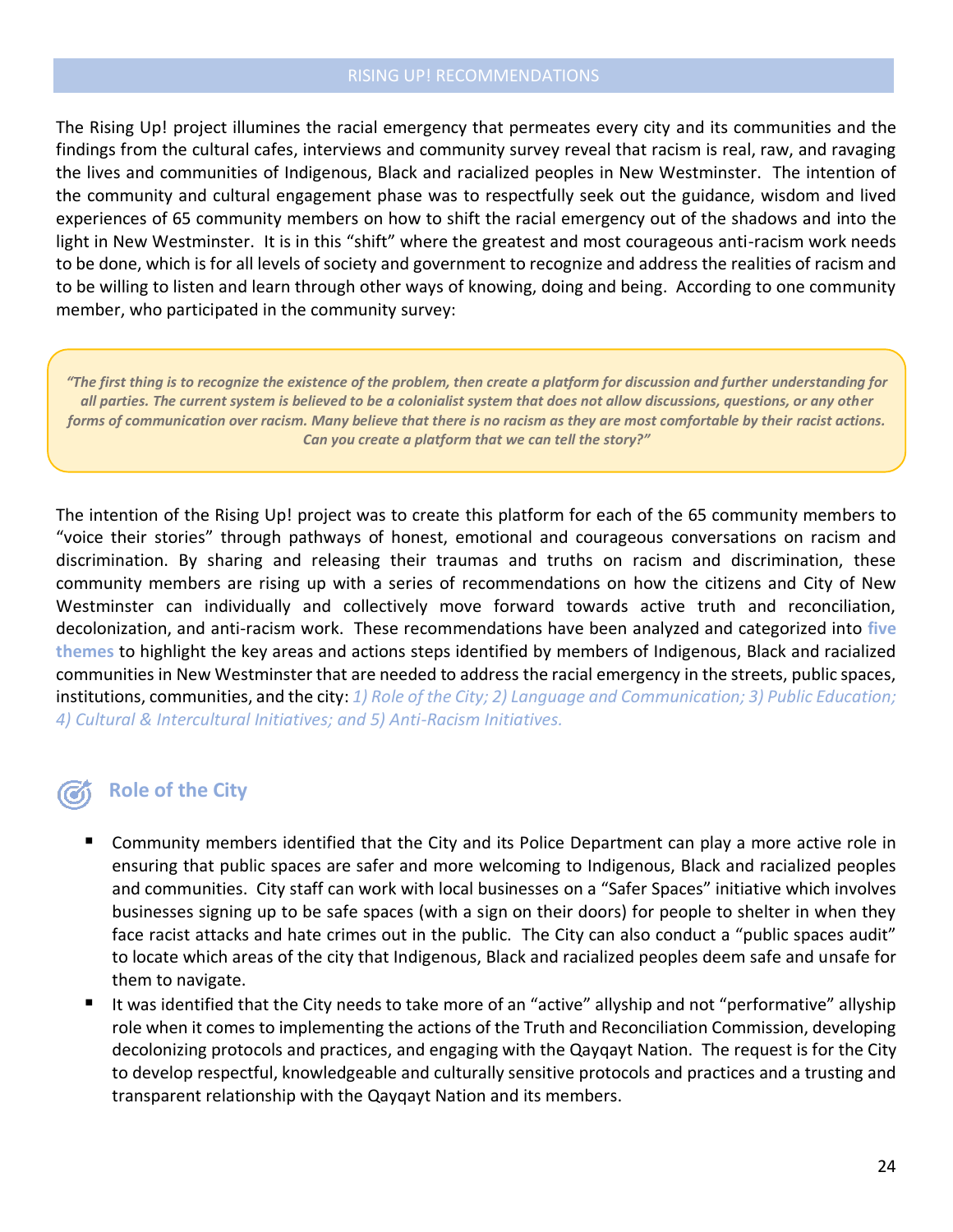- It is also the request of the Qayqayt Nation that a parcel of land in New Westminster be provided to their Nation in order to establish a base of cultural history, education, rituals and pride with a ceremonial longhouse for the Qayqayt people and the next generations. *Without a cultural base, where is the culture?*
- Members from the Filipino community highlighted that the City is not recognizing or seeing Filipino representation and contributions in the city. The community has echoed the sentiments that the City "be concerned with us" and for them to address their specific cultural needs in New Westminster. A community member stated for the City to *"reach out to us!"*
- One community member expressed their support and congratulated the City in approving the rezoning application of the Glenbrook North housing development which is the City's first intercultural multifamily development of this nature between the First Nations community and the Swahili community. This community member is requesting that other intercultural housing developments be promoted and approved by the City where community residents from different cultures, faiths and languages can learn and live together.
- A few members outlined the need for the City to develop more anti-racism initiatives with direct input from cultural, faith and IBPOC communities in New Westminster.

# **Language and Communication**

- A member of the Ethiopian community commented that he has heard many cases of Ethiopian people going to City Hall with their questions and concerns but due to language barriers and communication gaps they are not able to articulate their questions and end up going home without any answers. Another community member cited the need for City staff to be more patient with people who do not speak English as it may take more time to understand their needs and requests. One general request from a variety of cultural and faith groups is that "*City Hall should respect and listen to us and provide us with translators."*
- A general feedback from many community members is the need for more ESL programs in New Westminster for immigrants and newcomers.
- Members of the Filipino community stated that there is a need for signage in Tagalog throughout the city as there is already signage in Chinese and Punjabi languages. It was emphasized that Filipino elders in particular need signage in Tagalog to better navigate the services and businesses throughout New Westminster. One member asked, *"Why is the Filipino language not being recognized"* in the city. Another member highlighted that the City of Vancouver has Tagalog translations on their website, but the City of New Westminster does not have any Tagalog translations and is requesting that the City consider having a Tagalog translation tab on its website.

# **Public Education**

- One community member, who happened to be one of the few participants of White European background, mentioned the need for "correct" education in the form of critical race theory and decolonization to be taught at elementary to high school levels.
- The Gurdwara Sahib Sukh Sagar (Gurdwara) in Queensborough is an exemplary community supporter and advocate for education and knowledge and has thus far donated \$2,000,000 dollars to educational initiatives with some money donated to schools in New Westminster. This illustrates the power that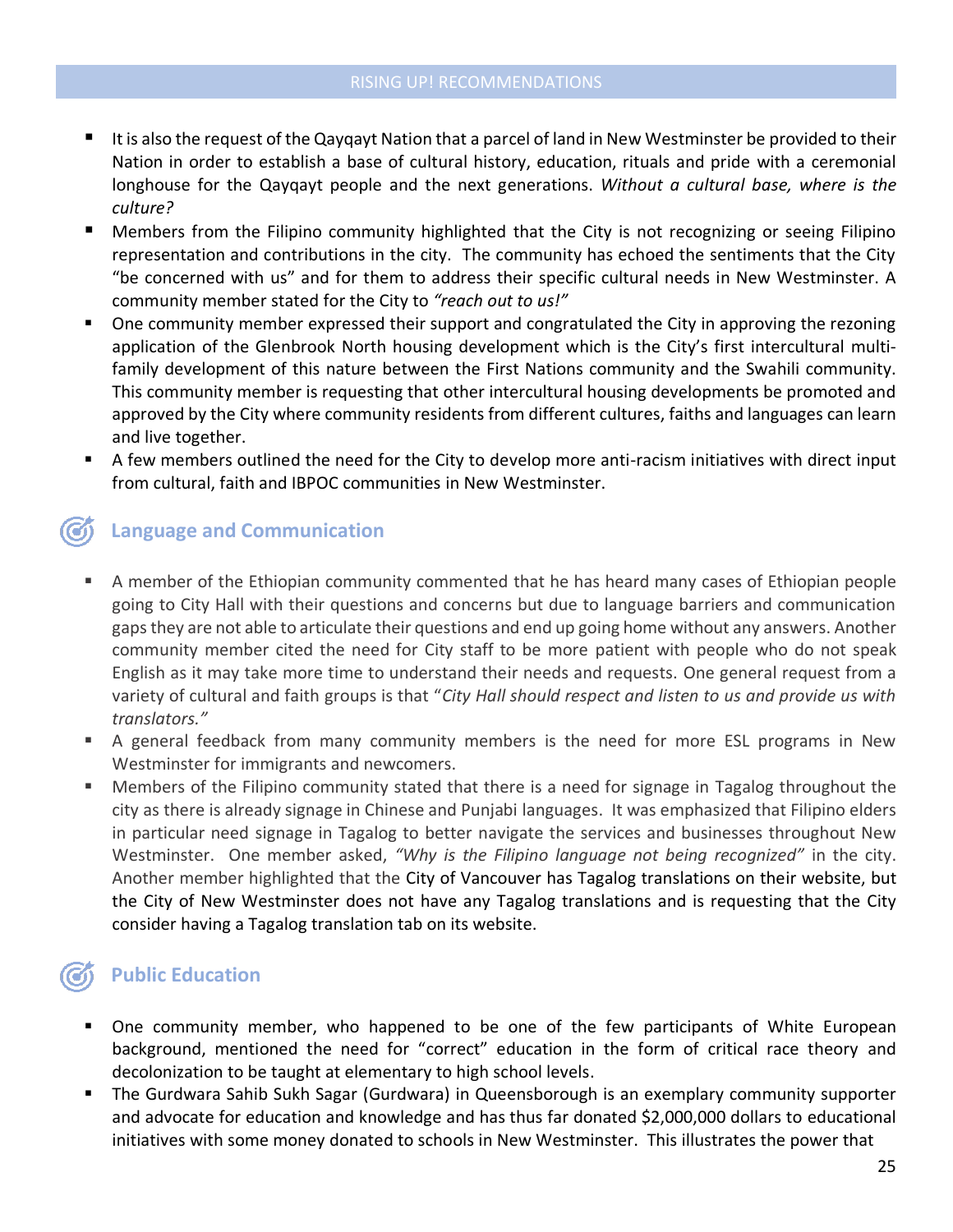faith based communities, such as the Sikh community, can play in supporting and financing community development and educational development in New Westminster.

- A member of the Japanese community mentioned that her son is learning about different cultural festivals such as Diwali, the Indian celebration of lights, at school and after celebrating Diwali one day in his class he came home and asked her, *"what about my Asian culture?"* There is a need to implement intercultural celebrations and events to ensure that as many cultures as possible can be represented and honoured in the public education system.
- A young White Douglas College student stated that education is the most important way to address racism and that the school system needs to adapt to First Nations knowledge and education systems. He also outlined that in high schools there is a dire need to have diversity amongst the teaching staff.
- Based on some feedback by IBPOC college students who shared their experiences of individual and systemic racism at Douglas College, it was recommended that professors and staff take anti-racism and cultural competency workshops, unconscious bias training, and bystander intervention training.
- **•** The Aboriginal Gathering Place at Douglas College is an example of how an institution is trying to decolonize the system by ensuring that there is an academic and cultural space for First Nations students to feel safe and welcomed, culturally and spiritually supported, and empowered with the guidance and knowledge of elders and mentors. . A First Nations community member commented that the Gathering Place was "spiritual nourishment" for him when he was a student at Douglas College. One recommendation is that the Aboriginal Gathering Place concept be created in New Westminster public schools.
- A community member working in the education sector suggested that settlement and cultural organizations should connect more with international students at Douglas College as some of these students will be applying for their permanent residency status and will need assistance and support to navigate services and resources in New Westminster.
- There was great emphasis on "teaching our children a different way" by incorporating knowledge bases from Indigenous, Black and racialized communities into the educational curriculum, and by hiring and retaining teachers of diverse racial and ethnic backgrounds.

# **Cultural and Intercultural Initiatives**

- Community members from cultural, faith and IBPOC groups expressed deep interest in learning more about First Nations peoples and cultures, the Truth and Reconciliation Commission and supporting decolonizing processes. One Filipino community member inquired about *"how to walk with First Nations"* illustrating a need for more intercultural initiatives to create bridges of understanding and respect between cultural communities and First Nations communities. A member from the African community echoed similar sentiments by expressing *"we need to learn with Indigenous folks."*
- Cultural communities can support First Nations communities by inviting each other to their cultural festivals, rituals and places of worship. For example, in 2014 at the PNE Convention, the Gurdwara formally told the Qayqayt Nation that they want to support the Nation, and the Qayqayt Nation reciprocated this offer to the Sikh community. In 2018, the Sikh community presented a "kirpan" (holy Sikh religious symbol) to the Qayqayt First Nation as a gesture of cultural solidarity and respect. Presently, the Gurdwara has been collaborating with First Nations communities and plans to set up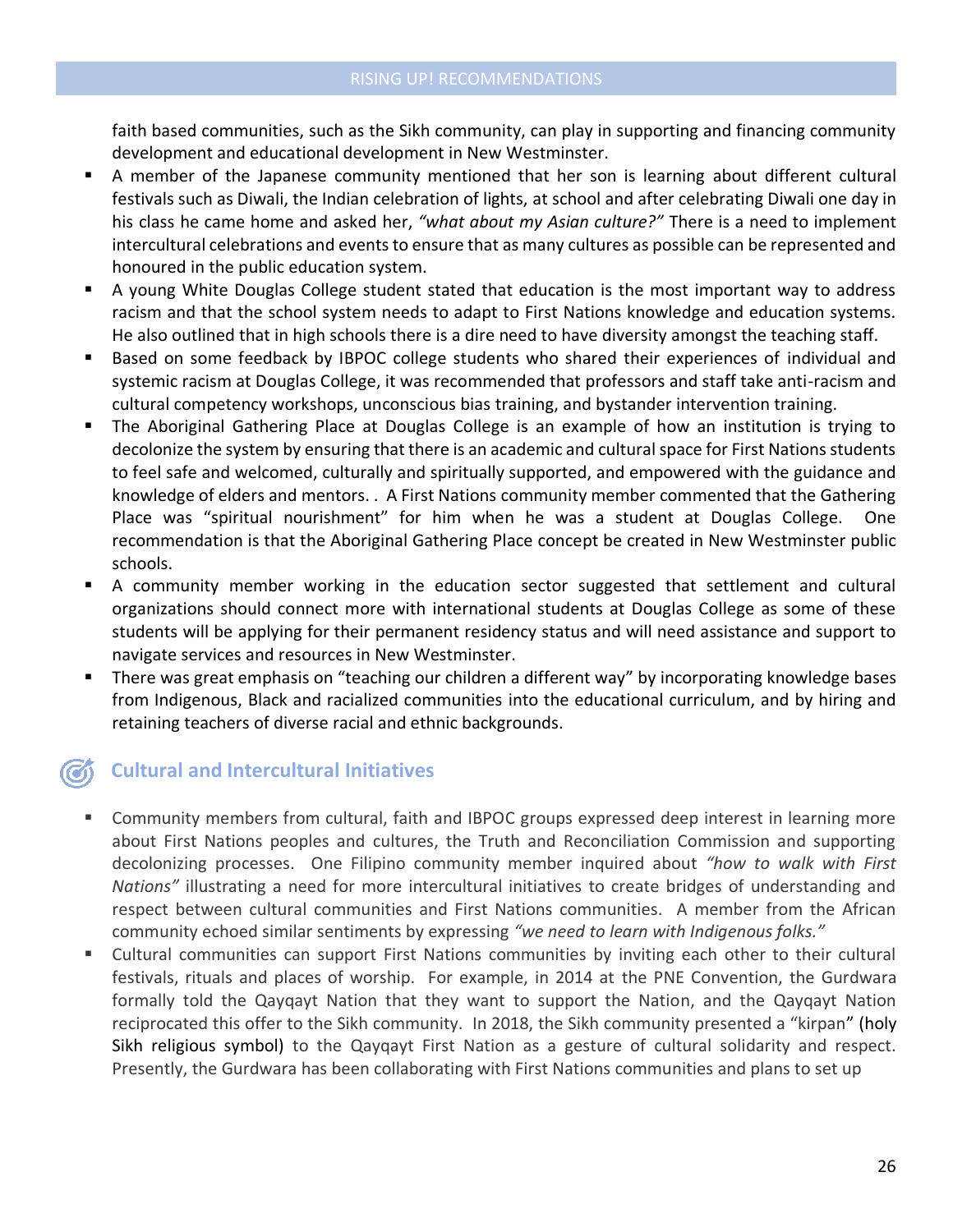intercultural projects with the Qayqayt Nation in the future around language preservation and education. As one member of the Sikh community commented *"we have good relationships with First Nations and are building allyship"* demonstrating the commitment towards harmonious intercultural relationships.

- A female IBPOC student at Douglas College talked about the importance of IBPOC students mentoring and supporting each other through their experiences of racism and discrimination. She wants to "be that voice" and she understands the importance to "see others through herself." Douglas College can look into creating mentoring initiatives specifically for IBPOC students to support and uplift one another.
- A member of the Japanese community expressed how she would like to see Japanese events being held and celebrated in New Westminster as she mentioned that she has not attended a local Japanese event since she moved here many years ago.
- In 2006, the Gurdwara and Sikh community raised \$500,000 for the Pakistani earthquake as a "symbol of reaching outside the faith" and to assist and support the Muslim community. Intercultural initiatives like this are great examples on how faith groups can support one another thereby reducing intercultural racism between different cultural communities.
- To promote cultural awareness and cross-cultural understanding, the Sikh/Punjabi community has held many turban tying workshops at community events and for non-profit agencies in New Westminster to educate the public on the religious and cultural significance of the turban and to also have citizens sit down and experience wearing a turban. As one Punjabi community member said *"turban tying is a successful ice breaker"* indicating a great intercultural community initiative. Other cultural communities may also want to consider showcasing their cultural and religious symbols through similar initiatives where citizens are active participants in experiencing different cultural ways.
- Members of different Latin American communities illuminated the fact that there are no Latin American festivals being celebrated in New Westminster whereas the City of Vancouver hosts a Latin American Festival annually. The City of New Westminster has the opportunity to reach out to the Latin American communities to create and collaborate on projects and initiatives, especially arts and culture based, that celebrate and honor the myriad of Latin cultures in the city.
- A few members from the various cultural, faith and IBPOC communities expressed the need for more cultural grants from the City of New Westminster in order for these marginalized communities to showcase their cultures and become more visible in the city. Members identified that presently there is a Multicultural Day in New Westminster and that this event could be conducted on a larger scale with different venues in the city.
- One youth from the Filipino community stated that in all her life, being born and raised in New Westminster, that she had gone to only one Filipino event in the city which was actually presented by a Filipino out of town touring group. She is asking for the City of New Westminster to support Filipino events, such as music and dance, around the city to promote *"opportunities to celebrate our culture."*
- **A community member from Columbia mentioned the need for more cultural mentoring programs in** settlement/community agencies in New Westminster. In the recent past, she was a client of MOSAIC's Cultural Mentor Program where she connected with a cultural mentor on a weekly basis, and she found this extremely valuable in navigating her journey as an immigrant in her early days of settlement.
- A few members from different communities spoke on the need to create cultural adaptation processes that assist newcomers in understanding and adapting to Canadian culture, and that also provides information to Canadians on how to better relate to newcomers of diverse cultures. Another suggestion was to develop a guidebook of cross-cultural awareness and understanding for newcomers and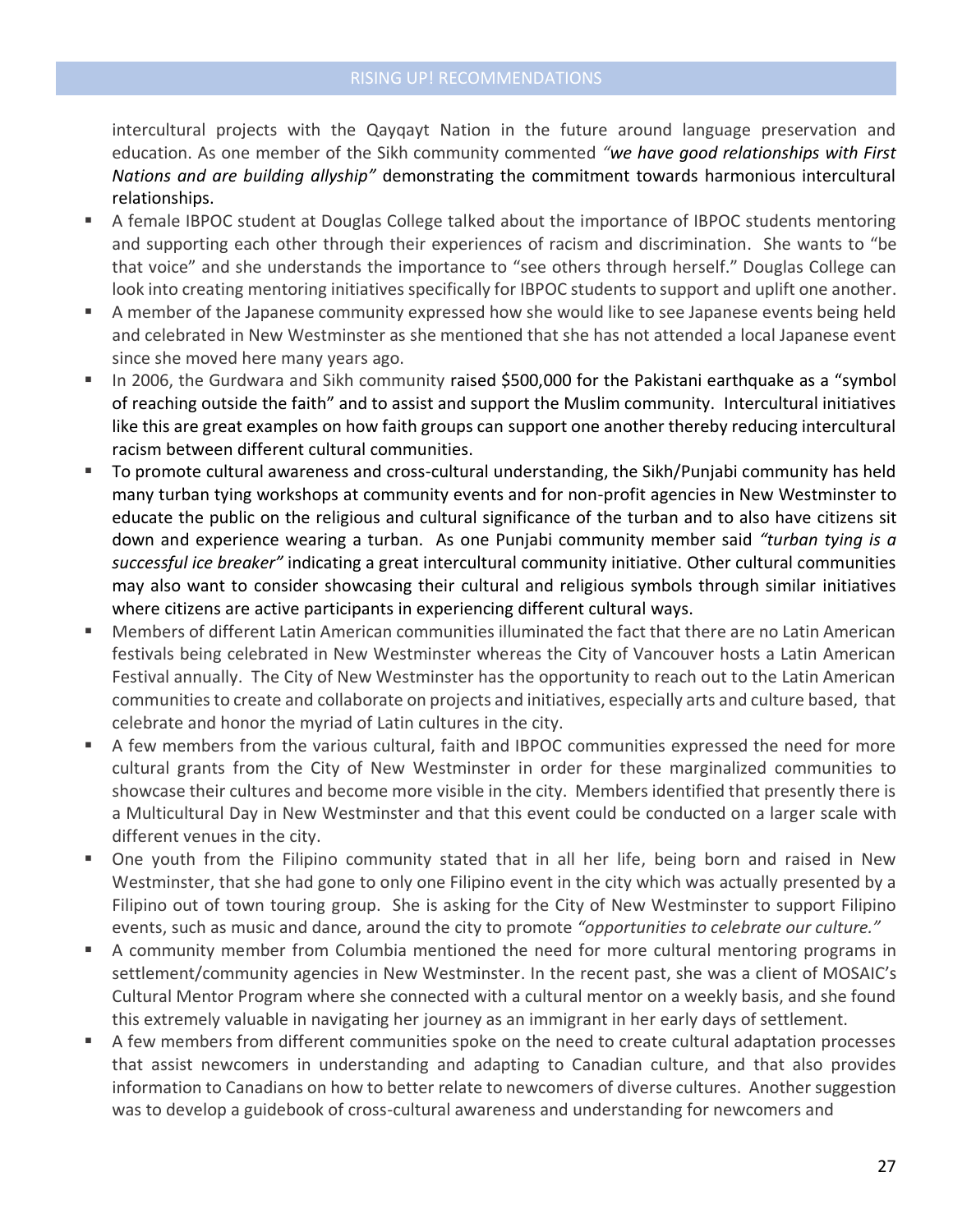Canadians in order for them to better understand and respect one another and their different cultures. A community member recommended having a chapter in this book dedicated to the "do's and don'ts" for newcomers when navigating Canadian culture and its characteristics.

- There were a few female Pakistani community members who mentioned the need to have more "Open Mosque Day" events where mosques across the province provide opportunities for the public to learn about Islam, and religious customs such as why women wear the hijab and the significance of the Hadj pilgrimage. They also mentioned the need to provide prayer rooms in public spaces like shopping centres and airports so Muslim people have these rooms available to pray in when navigating the cityscape. One suggestion was to have these prayer rooms/spaces identified on a cultural map with markers on these locations throughout the city.
- Many community members of various cultural, faith and IBPOC communities voiced the dire need to have culturally appropriate mental health and medical resources be available in health institutions, social service agencies and settlement/cultural organizations in New Westminster.
- One community member who works in the education sector recommended that the Welcome Centre at the high school be a community hub for other schools and the public to come and learn about cultural differences and promote intercultural awareness, especially on Professional Development days.
- Events that focus on creating community connections and intercultural development were listed as important anti-racism measures that the City of New Westminster and local settlement/cultural organizations could develop together.
- Some community members from different cultural, faith and IBPOC communities mentioned that they would like to see more "cultural cafes" being conducted on racism and anti-racism in New Westminster.
- Members from the Filipino community highlighted the need to provide newcomer Filipino children and youth, whose parents were gone for years to work in Canada while they were living in the Philippines, and their parents with cultural resources and coping strategies to rebuild their relationships with one another. As one member suggested, these strategies could be part of a "how to be" guide developed for Filipino newcomer children and youth and their parents.
- One member from the Filipino community suggested that a Filipino guidebook series be developed on "culture shock" to educate Filipino newcomers on Canadian customs and idiosyncrasies, with translations in Tagalog.

# **Anti-Racism Initiatives**

Many community members from various cultural, faith and IBPOC communities are advocating for racism to be named "out loud" when acts of racism and microaggressions are committed against them. One member voiced that *"with respect and depending on the situation, I will talk loudly to provide them with my points of view and/or reasons."* According to another community member:

> **"***I do a lot of anti-racism work and as someone who experiences it on the regular, I've finally come into my power to be able to call it out and name it. That usually is the first step. I try and take on the emotional labour of explaining why their behaviour is racist, provide resources on privilege and power. And if they're open to it, eventually proceed to guiding them towards antiracism training."*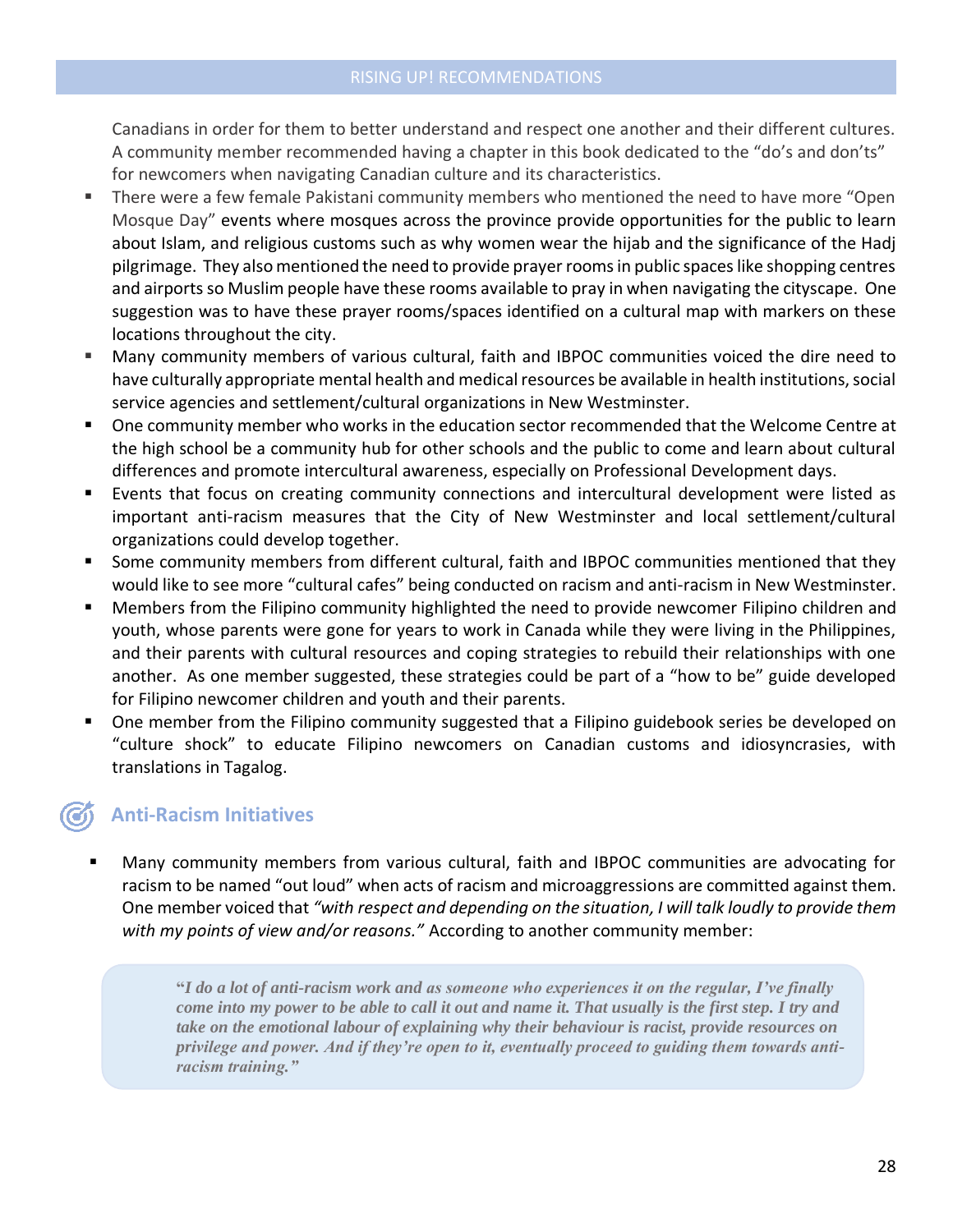#### RISING UP! RECOMMENDATIONS

- Faith based communities can be active players in developing anti-racism initiatives and contributing to the betterment of Indigenous, Black and People of Colour communities in New Westminster. For example, the Guru Nanak's Kitchen program which was started in the New Westminster Gurdwara by the Sikh community is an excellent example of a faith group creating a highly successful anti-racism initiative. The Guru Nanak's Kitchen provides free food to people living in the Downtown Eastside. In the first year of business ironically the people that were receiving free food were also the same people making racist slurs at the Sikh community members who were serving them the food. However, members of the Sikh community mentioned that the Guru Nanak's Kitchen was able to turn around racism through this food program. In a few years of business once the people in the Downtown Eastside realized that the Guru Nanak's Kitchen was providing them with free food on a consistent basis in a friendly and safe manner, the racism started to stop, and the realization kicked in that the Punjabi/Sikh community were actually helping them in their lives. This is where "food justice" programs can play a significant role in anti-racism initiatives.
- A member of the Sikh/Punjabi community commented that the Gurdwara likes to take an active role in the annual New Westminster Hyack International Parade because it wants to educate the public and break down barriers to create more cross-cultural understanding amongst the citizens of New Westminster. This parade may be an opportunity for other faith-based and cultural groups to participate in and share and promote their cultures with society at large.
- A few First Nations community members discussed the need for active allyship in fulfilling some of the Truth and Reconciliation 94 Calls to Action and the need for non-Indigenous peoples to start educating themselves on the traumas and terrors of racism on First Nations peoples and communities by reading important documents such as "In Plain Sight."
- A few community members from the various cultural, faith, and IBPOC communities mentioned the need for Bystander Intervention Training workshops for the general public and for people working in community, education, and government agencies. According to one community member *"no one is there to make others accountable of their racist actions"* which is why bystander education and training is a critical anti-racism initiative.
- A Muslim student at Douglas College highlighted the necessity to address religious discrimination through Islamophobia workshops and courses on Islam in the educational and public settings.
- **■** Members of the Latin American communities highlighted the importance of supporting local Latin businesses and showcasing how Latin Americans are contributing their cultural ways and knowledge bases to the different communities in New Westminster. It was mentioned that the City of New Westminster needs to *"invest in the Latin American communities"* and support them in their cultural, community and professional endeavors.
- A member of the Pakistani community working in the education system commented that *"racism is under the carpet and seems there is a right to humiliate"* and she requested that the teachings of "cultural values and respect" be part of the school curriculum.
- A few First Nations community members mentioned the need for Cultural Safety workshops to be available for community members and cited New Zealand as a leader in developing cultural safety and cultural sensitivity programs.
- One community member commented how the New West Record community newspaper should take more of a leading role in addressing and covering racism and anti-racism stories told through the voices of cultural, faith and IBPOC peoples and communities in New Westminster.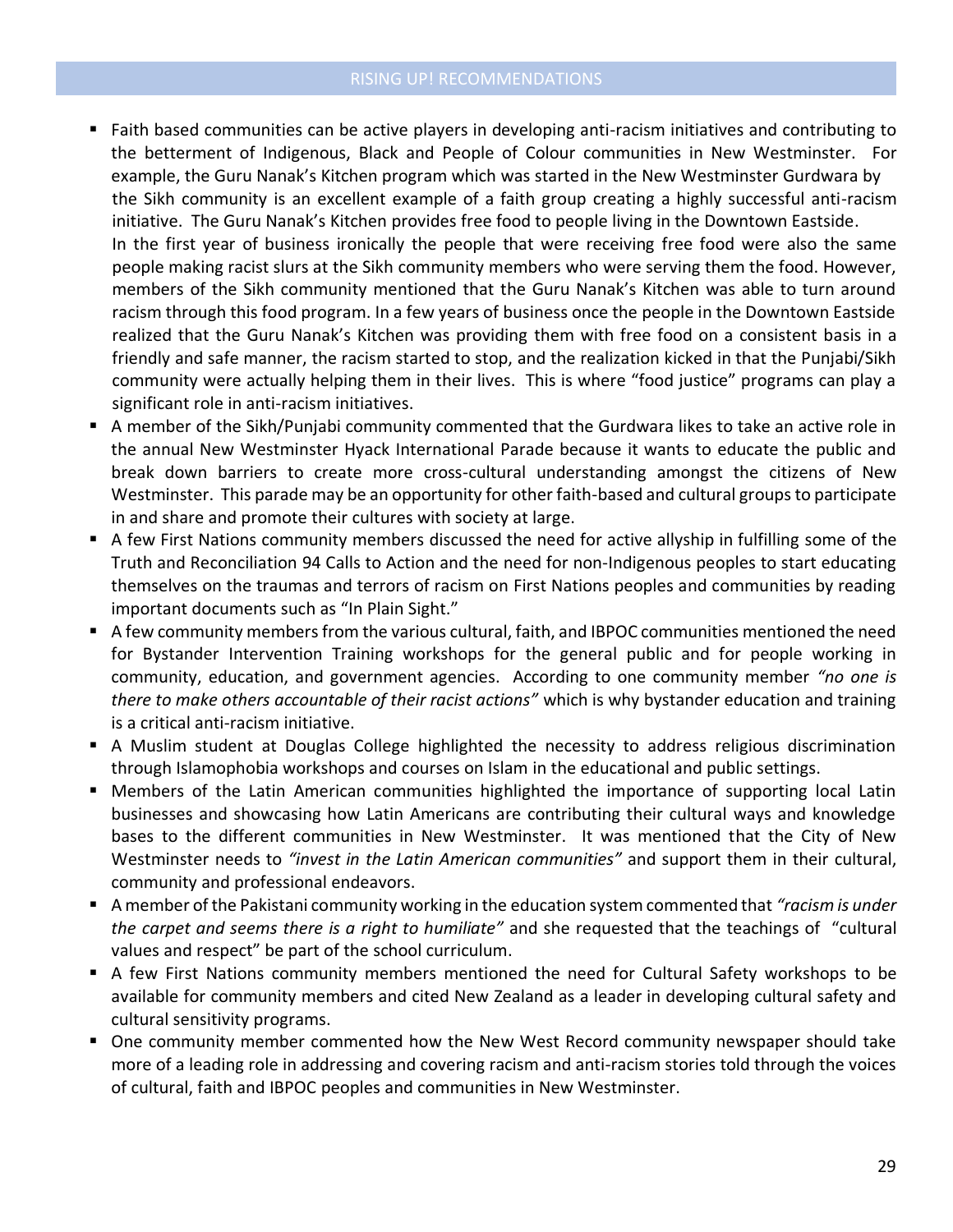- One community member mentioned that in order to decolonize the city that colonial art objects throughout New Westminster should be selectively taken away as part of anti-racism initiatives.
- One community member wanted to emphasize that some White people tend to take on the "good Samaritan" and colonial mentality that "refugees should be grateful to us" for being in Canada but they do not think about why refugees are here in the first place, not out of choice but are here due to dire and desperate circumstances in their home countries.
- A few community members highlighted the need for anti-racism workshops specifically on white privilege and power for White people to learn to acknowledge their "unconscious bias", racist behaviours, and to see how their lives are privileged in many ways. One community member expressed:

*"I think people, but specifically white people, need to be told that it isn't up to them to decide if something is racist or not. Initiatives must involve talking about white fragility and the power dynamics involved in racism. Perhaps the City can host some speaker series for the public, and so can the library."*

Through the combination of the cultural cafes, interviews and the community survey, a platform was created for people from cultural, faith and IBPOC communities to rise up with their recommendations on addressing racism and discrimination in the communities and city of New Westminster. It is now the hope of these diverse communities that these recommendations will be respected and honoured, and they look forward to be active participants in mobilizing these recommendations into community action – *action for the people, by the people.*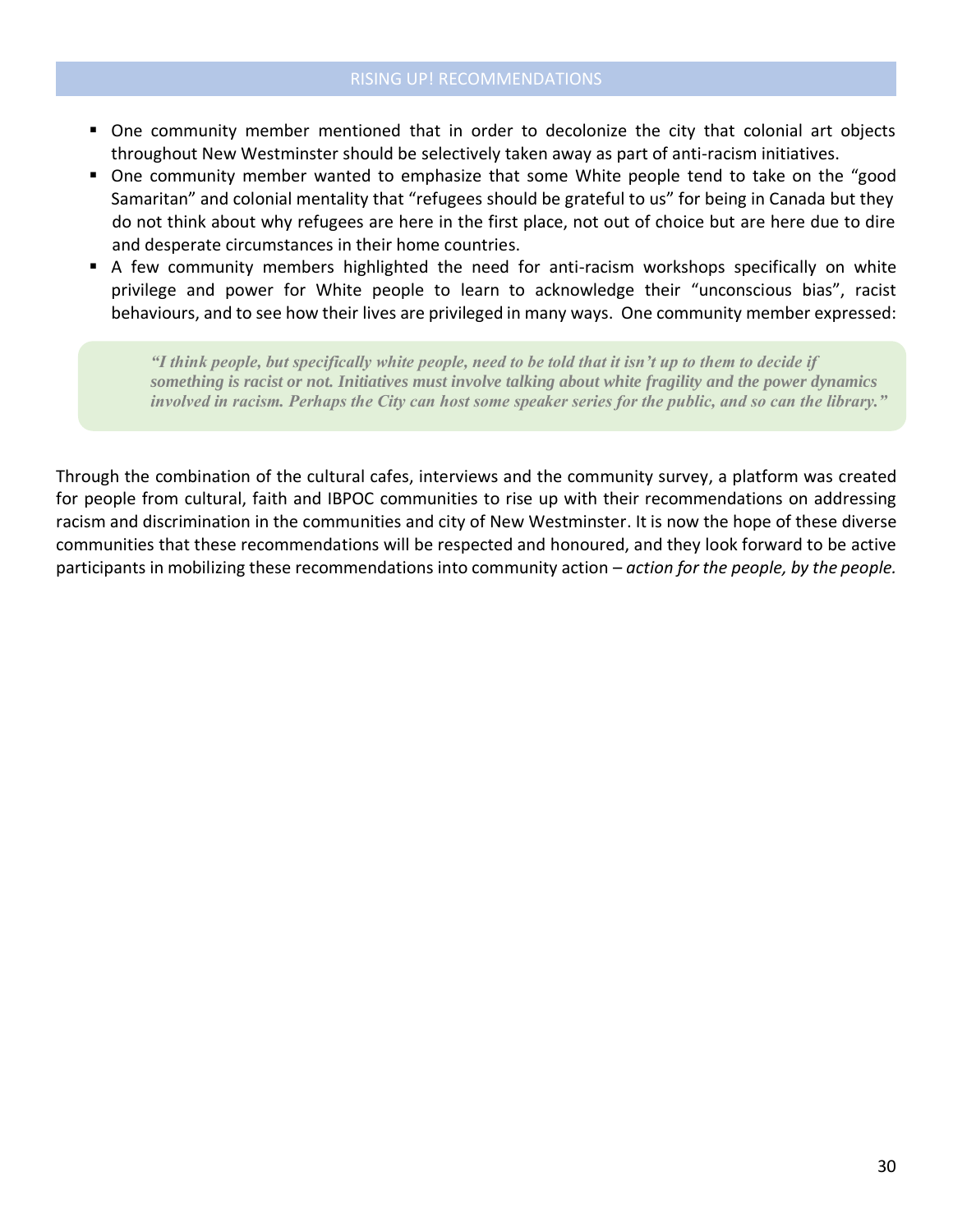### CONCLUDING REMARKS

It is only when a racial emergency gets alarmed by the general public that it truly becomes an emergency as without any recognition, there is no alarm. Ringing this racial emergency is an individual and collective responsibility and with the unearthing of the mass graves of Indigenous children across this country, the sound can no longer be ignored as it echoes for us all to hear and see that a racial emergency exists in every community, town, and city. The purpose of the Rising Up! Anti-Racism project is to shine a torchlight of truth onto the hidden racism lurking in the shadows and the blatant discrimination displayed in daily acts across the city of New Westminster in schools, businesses, workplaces and public spaces. The project provides a missing platform for people living on the margins in New Westminster to come into the center by letting their voices ring loud and clear and declare that a racial emergency is here.

The intention of the community and cultural engagement was to amplify and lift up the voices and stories from cultural, faith, and Indigenous, Black and People of Colour communities in New Westminster through a series of cultural cafes, interviews, and a community survey. Through these culturally appropriate engagement measures, 65 people courageously came forth from a myriad of cultural, faith, and IBPOC groups to rise up with their truths individually and collectively on the impacts of racism and discrimination on their lives and communities. It was through the platform of authentic storytelling that community members were able to share their stories of suffering around five key themes: racism is real, raw and ravaging; workplace discrimination and racism; intercultural racism and discrimination; public spaces and safety; and racism and mental health. All of these themes are interwoven in the everyday lives of many people from Indigenous, Black and racialized communities in New Westminster and it is important to start unravelling these threads of racism in order to create new ways of thinking, knowing and being.

To start knitting a new fabric over the city of New Westminster, members from cultural, faith, and IBPOC communities are weaving unique patterns of recommendations into how truth and reconciliation, decolonization and anti-racism work can be implemented at the City and community levels. The community members have spoken, and they are requesting this work to deeply involve more interest and support from the City and its representatives, to have more resources and finances funnelled into the areas of language and communication development, ensure that public education is inclusive and includes decolonial pedagogies, and that intercultural and anti-racism initiatives be developed in community, education and government agencies.

With active community participation in the cultural cafes, interviews and community survey, members from the cultural, faith and IBPOC groups in New Westminster will now be watching and waiting for invitations from the City, community, and education organizations to involve them directly in supporting and mobilizing their communities into anti-racism action. As one First Nations community member expressed *"in order to rise up, we must see the way*." This way must be one which centers the voices and lived experiences of Indigenous, Black and racialized peoples and allows them to lead the path towards decolonization and the dismantlement of systemic racism in the communities and city of New Westminster.

Indigenous, Black and racialized peoples are courageously rising up with their voices from the shadows into the light and speaking their truths to power on racism and discrimination, and it is the hope that their voices and stories will only rise up higher and ring louder throughout the communities and city of New Westminster. From the shadows into the light, let the truths be told.

*"Our lives begin to end the day we become silent about things that matter"*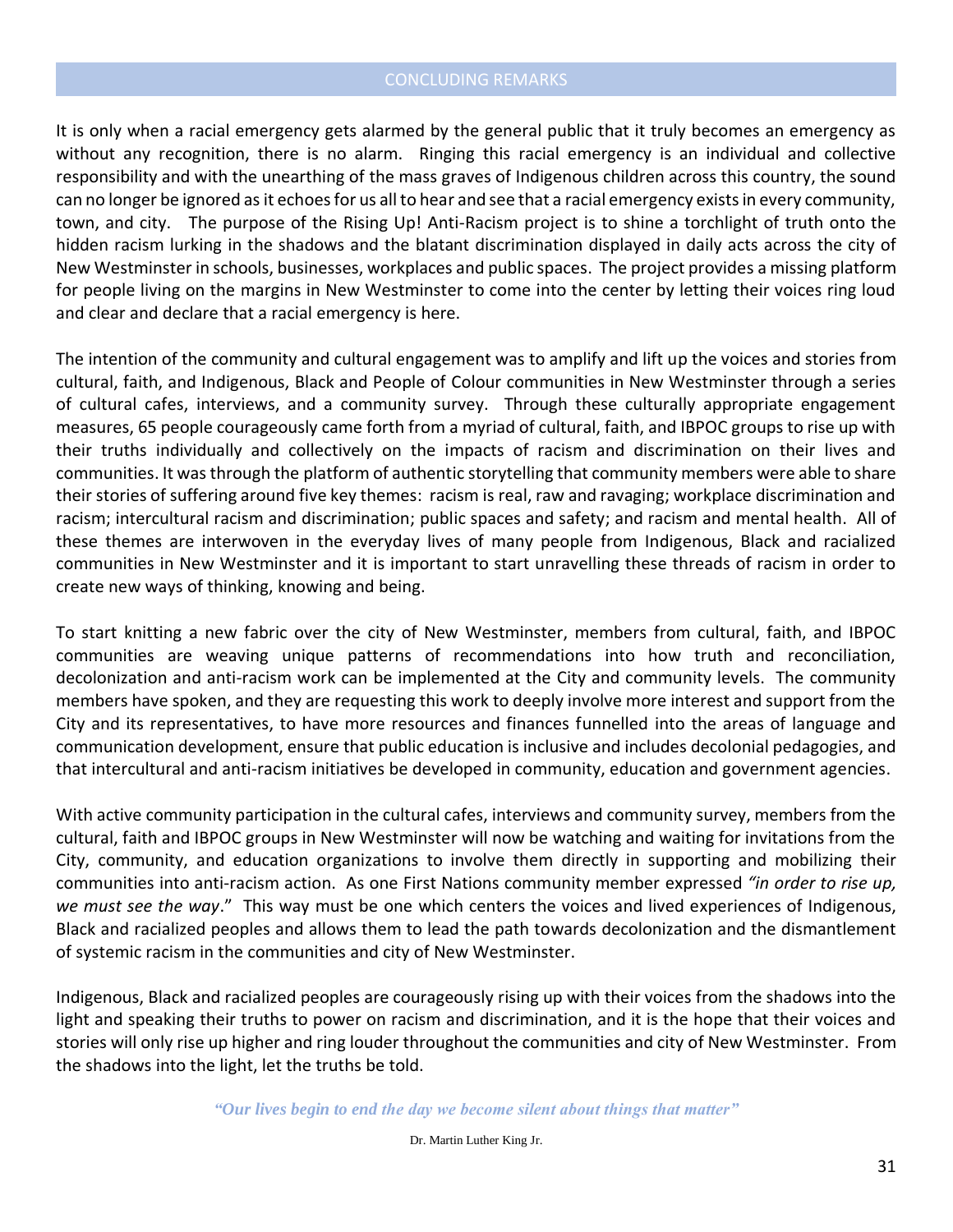# **APPENDICES**

**Appendix A:** Bibliography